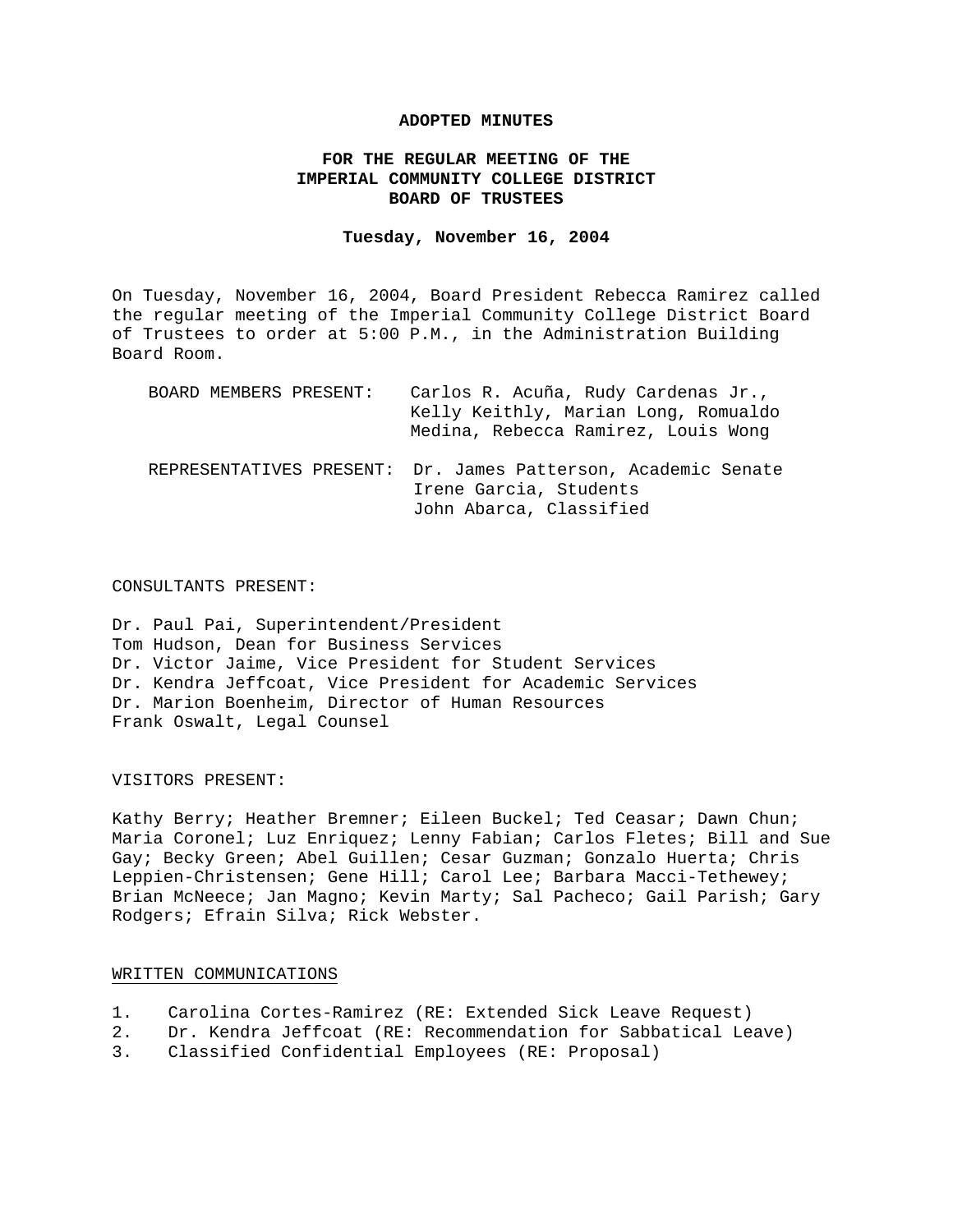## PUBLIC HEARING

A public hearing was held on the District Negotiations Proposal for 2004-2005 to CSEA Chapter 472. No comments were made.

#### PUBLIC COMMENTS

- 1. Gail Parish asked the Board to consider approving the request from Carolina Cortes-Ramirez for Extended Sick Leave with medical benefits.
- 2. Kathy Berry extended a special invitation to the Board to attend the fourth semester nursing students pinning ceremony on December 16, at 7:00 P.M., in Room 2131. There will be nine graduates.

#### RECOGNITION OF FRIENDS OF IVC BOND CAMPAIGN COMMITTEE

Dr. Pai presented silver stars awards in recognition of their contribution as the Friends of IVC Bond Campaign Committee to the following:

Carlos Acuna Brooks Anderholt Frances Beope Rudy Cardenas, Jr. Laurie Franks Irene Garcia Bill and Sue Gay Abel Guillen Cesar Guzman Jim Hanks Gene Hill

Christy Hisel Louis Wong Tom Hudson Kelly Keithly Marian Long Sergio Lopez Barbara Macci-Trethewey Brian McNeece Romualdo J. Medina Sal Pacheco Gail Parish Rebecca Ramirez Allan Tyler

## EMPLOYEE OF THE MONTH

Dr. Kendra Jeffcoat extended congratulations to Gary Rodgers, Professor of Anthropology and Sociology, for being chosen as Employee of the Month for November. Mr. Rodgers nomination stated the following:

This teacher voluntarily travels to remote villages around the world to provide free eye exams and eye glasses. He collects both used and new glasses, evaluates the strength and prescription, and packages them for transport. He speaks to community service clubs upon request.

This individual chooses places to travel that seem to have the greatest need. He has been to Vietnam, India, Brazil,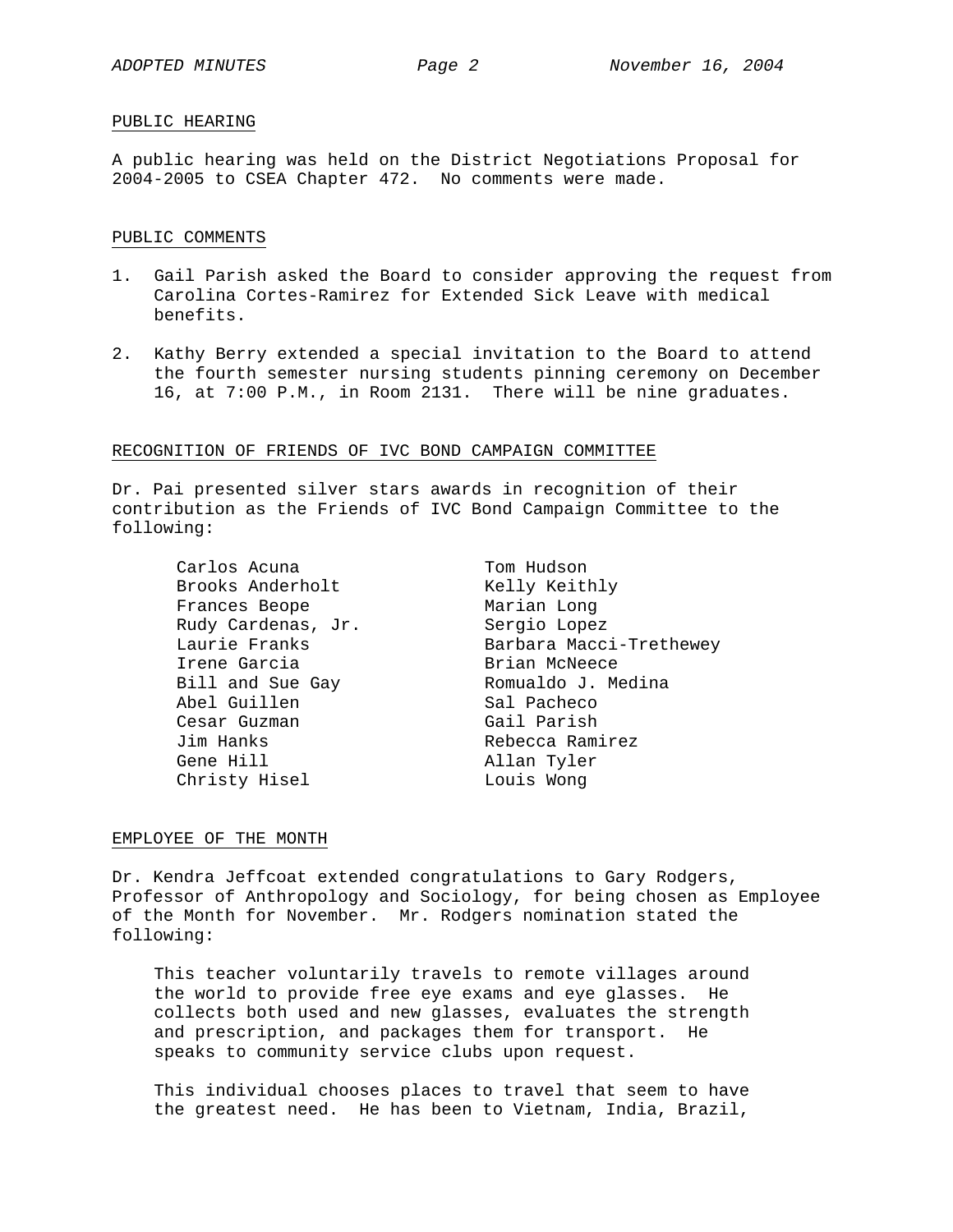New Guinea, and Mexico. He sometimes enlists the help of friends and family and takes day trips to villages in Mexico to help underprivileged people. He takes photos and slides of the people and village life, and brings them home to share with the students and staff of IVC.

As an instructor Gary Rodgers is of the highest caliber, and is dedicated to his students. Gary Rodgers should be recognized for his contribution to IVC, the community, and the many lives he has touched worldwide. He says that the biggest reward he gets is when he helps people see clearly for the first time in their lives.

## INTRODUCTION OF TWO NEW FACULTY

Dr. Kendra Jeffcoat introduced two new faculty members as follows:

- Maria Coronel is a Spanish Instructor, who received her A.A. Degree from Imperial Valley College, and B.A. and M.A. Degrees from San Diego State University. Ms. Coronel stated that she is looking forward to working with technology to integrate it into her instructional program.
- Kevin Marty is a Geology Instructor, who received his B.S. Degree from Central Washington University, and M.S. Degree from the University of New Orleans. Mr. Marty stated that he has had a great time with his IVC students and has especially enjoyed taking them on fieldtrips. He worked for the Bureau of Land Management for seven years and is a part-time photographer for the Imperial Valley Press.

#### INTRODUCTION OF TWO NEW CLASSIFIED STAFF MEMBERS

Tom Hudson introduced the following new classified staff members:

- Maria (Soley) Soledad Ramirez Curiel works in the Financial Aid Department as a Financial Aid Technician. Soley is 23 years old and was born and raised in Imperial. She received her A.S. Degree in Administration of Justice from IVC. She is married to a law enforcement officer, and has an eight month old daughter. She plans on staying with the IVC family, continuing her education in the Administration of Justice field, and would like to become a counselor.
- Marissa Herrera works for the Student Services Department as an Assessment Center Technician. She came into her position with seven years of higher education and academic/student services experience. Her previous position was with SDSU-Imperial Valley Campus as Testing/Health Services Coordinator, and she coordinated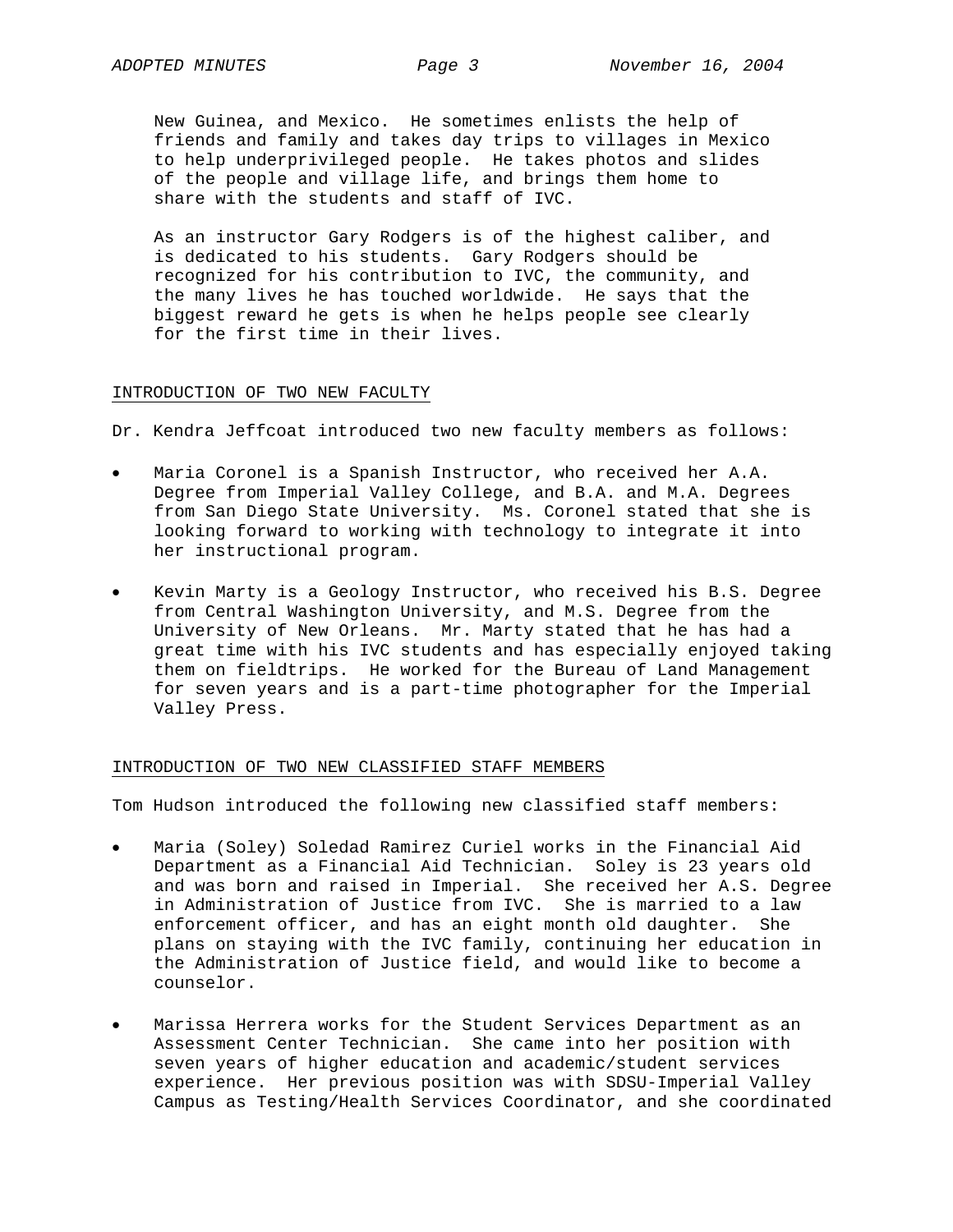their commencement. She has been married for 21 years and has four children.

## SDICCCA ALLIANCE

Marian Long and Dr. Pai attended the SDICCCA Alliance meeting held on November 1, at the San Diego County Office of Education. The following issues were addressed:

- A report was given on the Workgroup on Community College Finance by Vice Chancellor for Business Services from the Grossmont-Cuyamaca Community College District, Jim Austin, who is serving on the statewide group with 12 other chief business officers to review the new equalization funding formula. IVC will receive \$511,764 for the first year.
- The California Community College Trustees took the lead in challenging the California Performance Review (CPR) recommendation to eliminate the Board of Governors. The majority of community college districts adopted resolutions in opposition to the CPR recommendation.
- The Under Funded Caucus will be meeting at the CCLC Conference in Anaheim on November 19.
- The Annual CCLC Legislative Conference will take place in Sacramento on January 30-31.
- Dr. Pai and Marion Long attended a dinner reception for the Board of Governors hosted by Southwestern Community College District on November 8.

## ASSOCIATED STUDENT GOVERNMENT UPDATE

ASG President, Irene Garcia, reported the following:

- The Associated Student Senators attended the CCSAA Student Leadership Conference in Burbank on November 5-7, 2004.
- The Associated Student Government honored Veteran's Day on November 11, by showing war movies. Two IVC staff members, Carey Fristrup and Dr. Benny Andres were the Veteran guest speakers.
- A Talent Show will be held on December 3 in the College Center.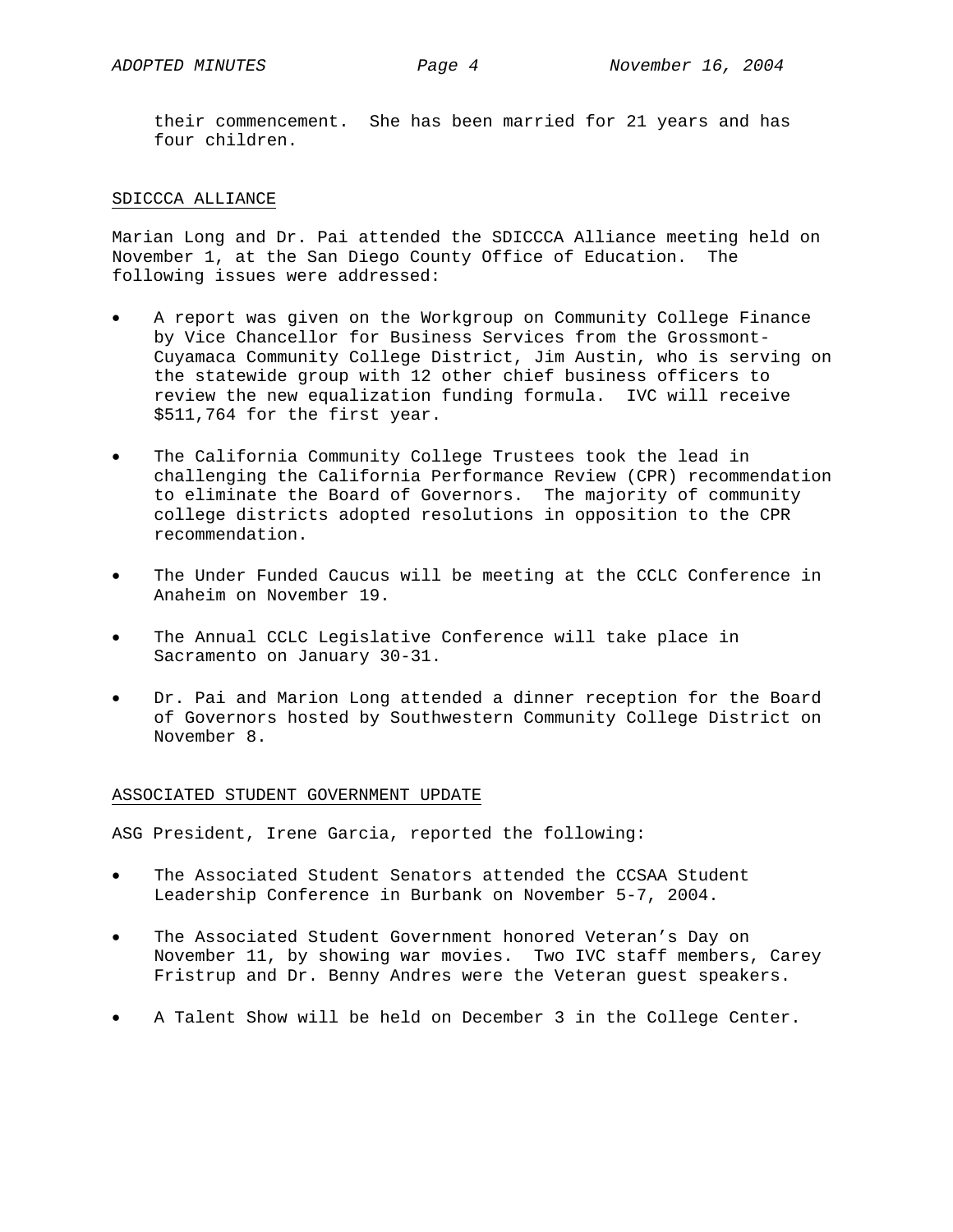## ACADEMIC SENATE UPDATE

Academic Senate President, Dr. James Patterson, stated the following:

- He asked the Board to approve of Resolution No. 13144, changes to the Graduation Requirements.
- A special election will be held on November 23, to fill a vacant senator position and pass several amendments to the Senate Bylaws. Included in the proposed amendments is a change to the voting membership of the Academic Senate, allowing the two representatives of the adjunct faculty to be voting members of the Senate.

# PRESIDENT'S UPDATE

Dr. Pai reported the following:

- IVC will be presenting a workshop titled "Vision Driven Strategic Planning" at the CCLC Conference on November 19. The presenters will be Marian Long, Bill Gay and Dr. Pai
- IVC is involved in the community through the following goodwill and charity activities: Shoebox Program provides Christmas gifts to children in the poverty stricken area of northern Imperial County, and is coordinated by Cindi Peterson; Wish List Program provides two Christmas gifts to needy children in the Niland and the Bombay Beach area, which is being coordinated by Gaylla Finnell; Fall Food Drive coordinator is Mary Ann Smith.
- The Council on American Islamic Relations (CAIR) issued an official apology to IVC and the faculty member involved in the classroom incident. Academic pursuits have been protected.
- The Memorandum of Understanding has been signed between IVC, IVROP, Neighborhood House, and the Workforce Investment Board (WIB) to form a Customer Service and Retail Skills Center. The next step will be to get the National Retail Federation to join in for contract training of retail workers. Thanks was expressed to Gonzo Huerta, Lenny Fabian, Val Rodgers, and Angie Ruiz.
- The Workforce Investment Board (WIB) has funded \$325,000 for training 20 LVN students.
- The Banner Software Conversion Project is moving along with the WebStar online registration scheduled to start on December 1.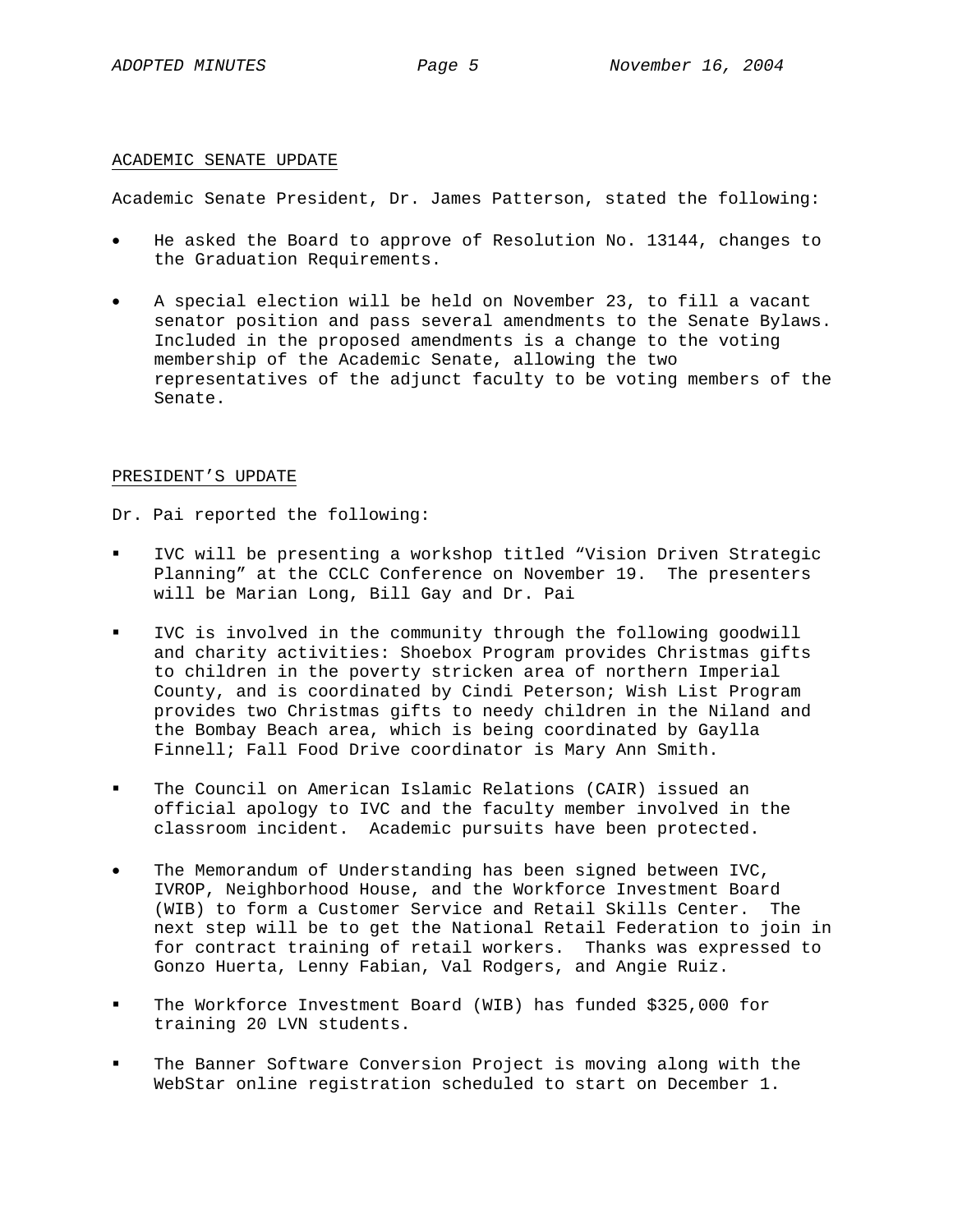Congratulations to the Ag Club and Katrena Carter for winning the Mayor's Trophy at the Cattle Call Parade.

## MONTHLY FINANCIAL REPORT

Tom Hudson called attention to the monthly budget report for the month ending October 31, 2004, and that 34% of the major budget categories has been spent, which is on target.

## BOND PROJECTS

Tom Hudson reported on the following timeline for implementation of the Bond projects:

- Imperial County Board of Supervisors will officially certify the Election Results. (November)
- The Imperial Community College District Board of Trustees will officially act on the Certification of Election which declares the intent to reimburse capital expenses from bond proceeds, and the appointment of a Citizens Oversight Committee. (December 14, 2004)
- Develop an official statement, prospectus for the sale of bonds. (December/January)
- Begin the process of implementation of the Long Range Facilities Plan Maintenance and Modernization Projects. The first five years of the Projects will be implemented. (Winter 2004)
- The Citizens Oversight Committee will be convened for the purpose of developing requests for proposals for a Bond projects architect, developing job descriptions for construction project management, interview and selecting an architect and construction project management. (November/December 2004)
- Schedule New York City, San Francisco, and Los Angeles presentations to credit rating agencies, bond insurance, and underwriter presentations. (December/January)
- Sell Bonds (December/January)
- Develop a five-year monthly construction payment draw schedule.
- Reinvest Bond proceeds to match draw schedule. (December/January)
- Hire approximately 10 to 15 individuals for bond maintenance and modernization crew. (Winter 2005)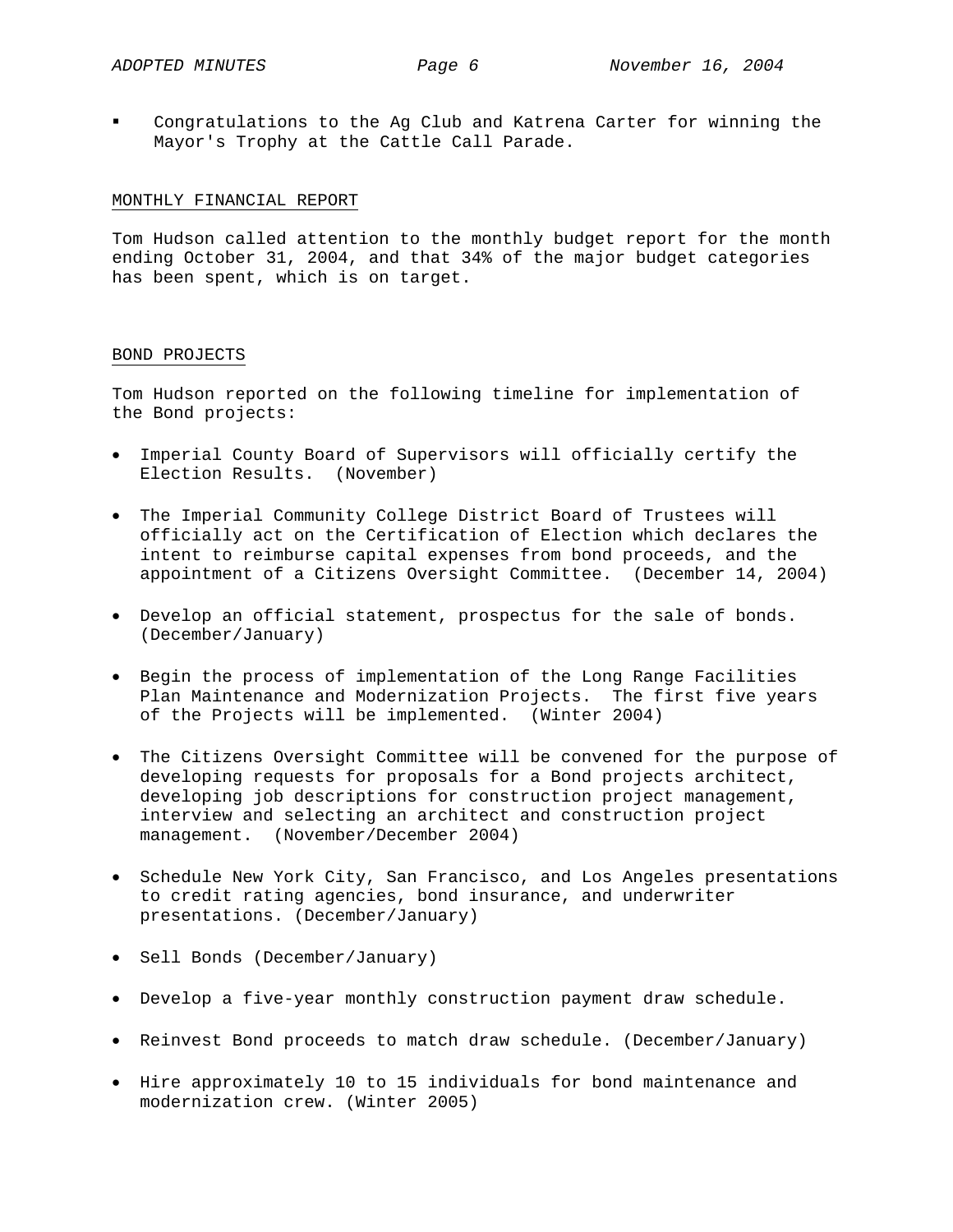- Set-up the Construction Project Management Office with one Project Manager, two Construction managers, and a Construction Secretary. (Spring 2005)
- Architect begins design development planning with Science/Math Engineering Division and the Applied Sciences Departments using the Long Range Facilities Plan. (Winter 2005)
- Architect begins schematic design of Science and Technology Center and Career Technical Building. (Summer 2005)
- Architect begins specifications and construction documents. (Fall 2005)
- Board approves plans, specifications and authorizes release of bid documents. (Winter 2006)
- Capital Projects Purchasing Agent/Contract Administrator advertises for construction bids. (Winter 2006)
- Bids opened and accepted by Board of Trustees. (Winter 2006)
- Construction Contracts awarded. (Winter 2006)
- Projects completed by Spring 2007.
- Occupancy and classes begin Summer/Fall 2007.

Tom Hudson stated that \$16.6 million will be designated to modernization of campus facilities, \$24 million is designated to a 72,000 square foot Science/Math facility, and \$18 million is designated to a 150,000 square foot Career/Occupational facility. The capacity of the college will be doubled.

Abel Guillen, representing Caldwell Flores Winters, Inc., congratulated IVC for passing the Bond, and distributed an "Overview of the General Obligation Bond Issuance Process."

## ANNUAL BOARD SELF EVALUATION

Dr. Pai asked the Board to review their 2004 Composite Annual Board Self-Evaluation Report.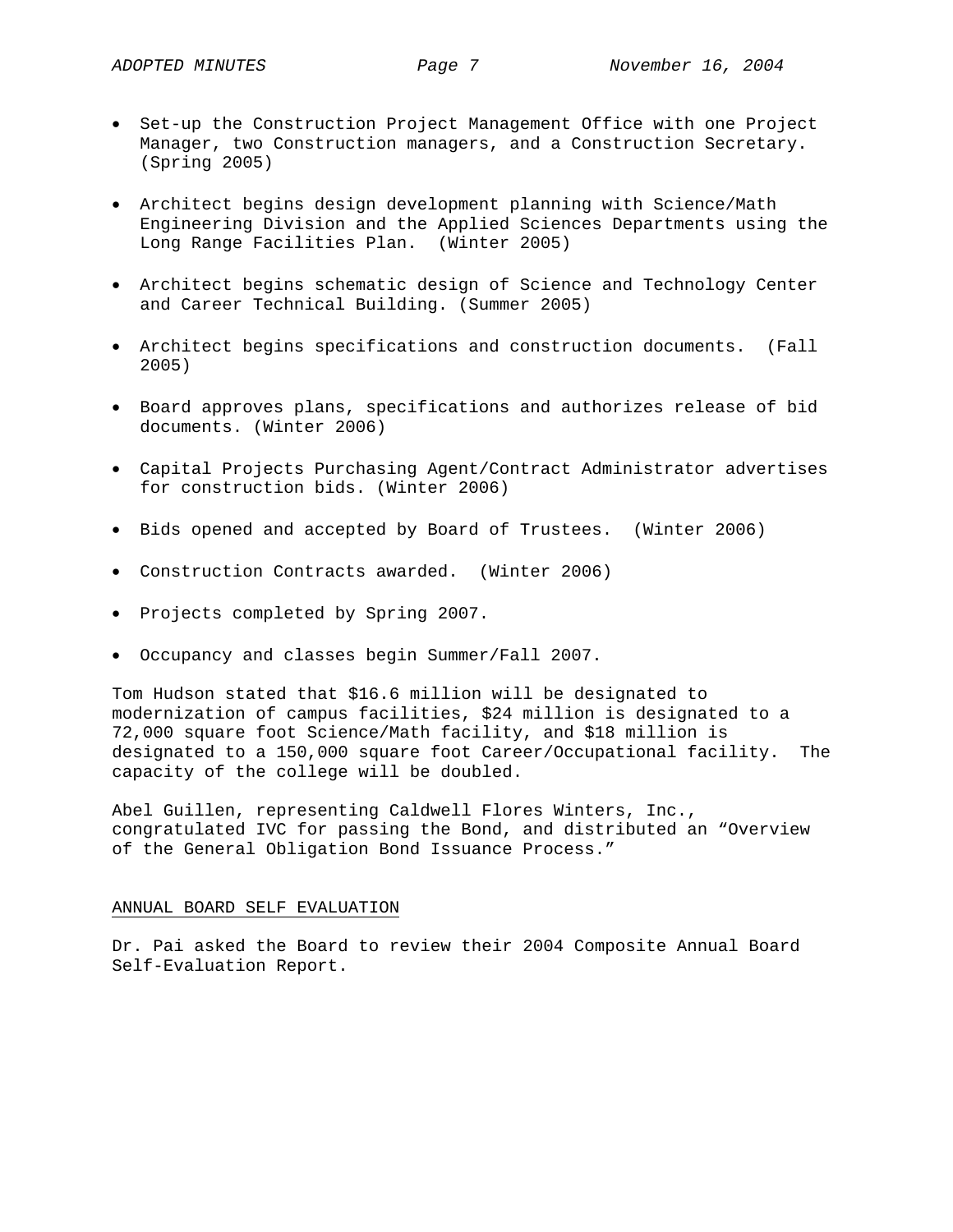#### ELECTION OF BOARD OFFICERS FOR 2004-2005

M/S/C Cardenas/Medina to nominate Marion A. Long as, Board President for 2004-2005. M/S/C Cardenas/Acuña to close nominations.

M/S/C Cardenas/Wong to nominate Carlos Acuña as Board Clerk for 2004- 2005. M/S/C Medina/Wong to close nominations.

M/S/C Cardenas/Keithly to approve the appointment of Dr. Paul Pai as Board Secretary and Tom Hudson as Board Treasurer.

M/S/C Cardenas/Acuña to approve the Minutes dated October 12, 2004

M/S/C Cardenas/Acuña Resolution No. 13132: **PURCHASE ORDERS**

BE IT RESOLVED that the issuance of current year Purchase Order Nos. P5000011 through P5001628 in the amount of \$389,003.05, and Direct Payment Nos. I0005535 through I0006292 in the amount of \$73,273.38 are approved.

M/S/C Cardenas/Acuña Resolution No. 13133: **PAYROLL WARRANT ORDERS**

BE IT RESOLVED that Payroll Warrant Order No. 7 in the amount of \$140,656.45 and Warrant Order No. 8 in the amount of \$1,722,708.09 be ratified.

M/S/C Cardenas/Acuña Resolution No. 13134: **COMMERCIAL WARRANT ORDERS**

BE IT RESOLVED that Commercial Warrant Orders on the General Fund be ratified as follows:

> 14 in the amount of \$186,164.66 15 in the amount of \$717,627.83 16 in the amount of \$53,325.24 17 in the amount of \$136,312.91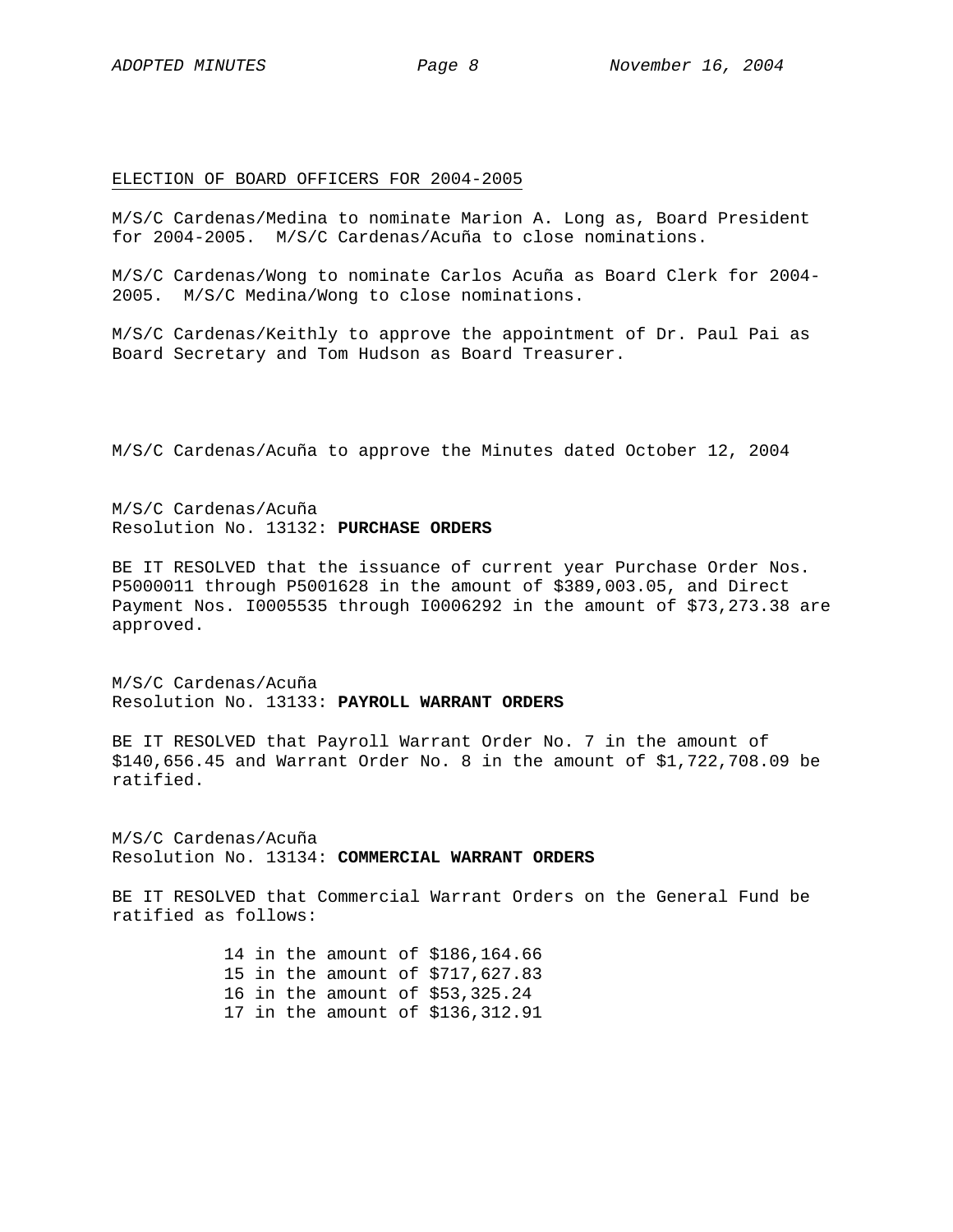M/S/C Cardenas/Acuña Resolution No. 13135: **BUDGET CHANGES** 

WHEREAS, the California Code of Regulations, Title V, Sections 58307 and 58308, and the Community College Budget and Accounting Manual require the Board of Trustees to adopt the annual District budget by resolution, and to approve any changes to that budget by resolution.

BE IT NOW RESOLVED that budget changes 4051351, 4051356, 4051357, 4051359, 4051362, 4051368, 4051387, 4051429 and 4051488 be approved.

M/S/C Cardenas/Acuña Resolution No. 13136: **QUARTERLY INVESTMENT REPORT** 

WHEREAS effective January 1, 1996, Government Code section 53646 requires that the chief business officer submit a quarterly report to the governing board including the type of investment, issuer, date of maturity, par and dollar amount invested in all securities, and investments and monies held by the district, and

WHEREAS all investments for the Imperial Community College District are on deposit with the Treasurer of the County of Imperial.

NOW, THERFORE, BE IT RESOLVED that the Board accepts the quarterly report dated September 30, 2004, for funds invested with the Imperial County Treasurer.

M/S/C Cardenas/Acuña Resolution No. 13137: **CALIFORNIA COMMUNITY COLLEGE QUARTERLY FINANCIAL STATUS REPORT**

BE IT RESOLVED that the Board of Trustees accepts the financial statements prepared pursuant to Education Code 84043, for the quarters ending June 30, 2004 and September 30, 2004, and directs the copies be forwarded to the Chancellor's Office of the California Community Colleges and to the Office of the Imperial County Superintendent of Schools as required by law.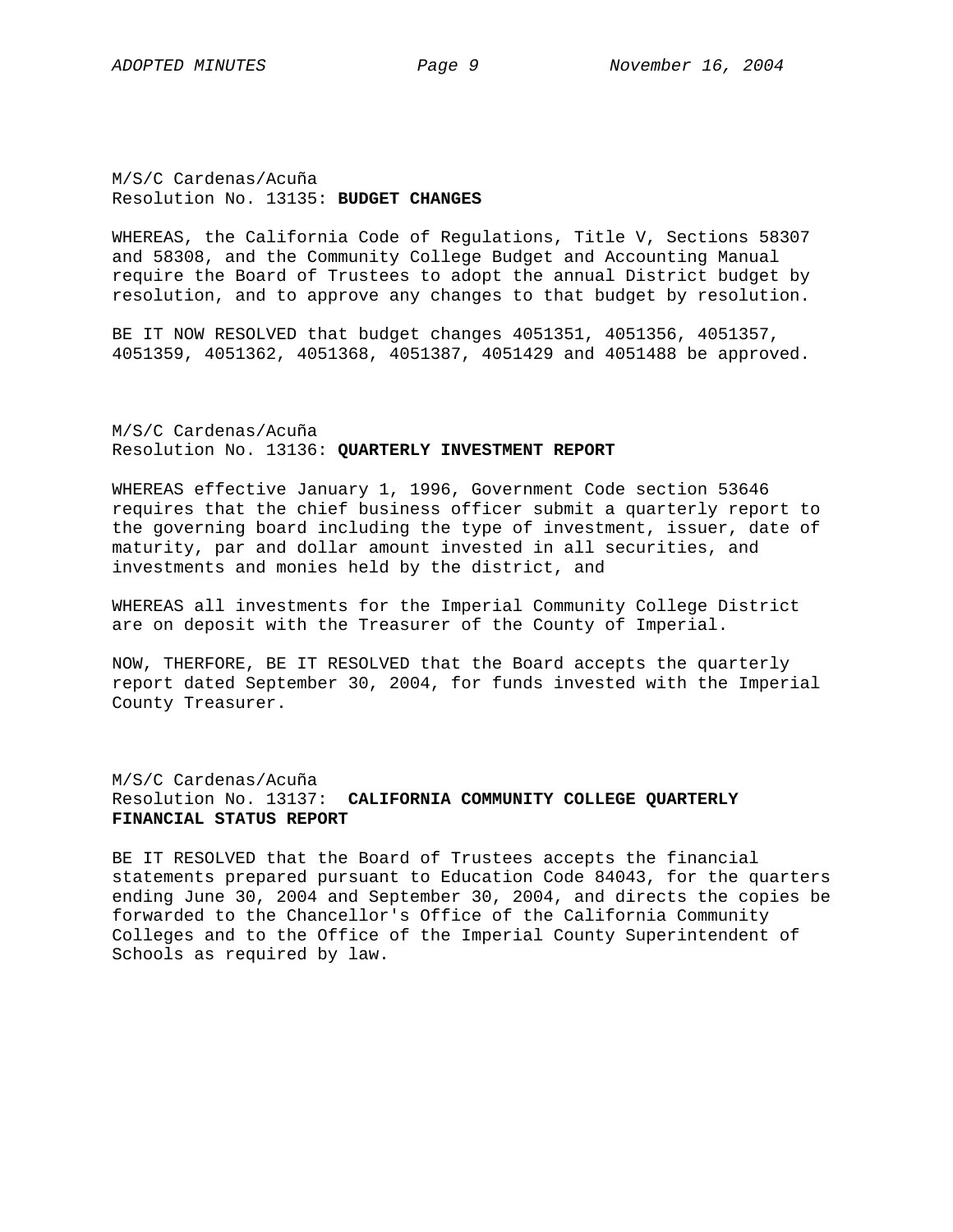M/S/C Cardenas/Acuña Resolution No. 13138: **CONTRACT FOR MANDATED COST CLAIM SERVICES** 

WHEREAS the District has the authority to seek reimbursement for certain costs from the State of California pursuant to California Government Code Section 17550 et seq.; and

WHEREAS the District has the authority to contract for the preparation of said claims through a designated individual or entity.

THEREFORE, BE IT RESOLVED that the District enter into a contract with Nichols Consulting to prepare all mandated cost claims for reimbursement whose State-imposed timely and late deadlines for reimbursement fall between the time of execution of the contract and June 30, 2005.

BE IT FURTHER RESOLVED that the term of the contract will be November 17, 2004 through June 30, 2005, and the annual fee will be \$4,800.

BE IT FURTHER RESOLVED that the Superintendent/President and/or the Dean of Business Services be authorized to sign the contract on behalf of the District.

# NO ACTION TAKEN Resolution No. 13139: **CERTIFYING TO THE BOARD OF SUPERVISORS OF IMPERIAL COUNTY ALL PROCEEDINGS IN THE NOVEMBER 2, 2004 GENERAL OBLIGATION BOND ELECTION**

WHEREAS**,** the Board of Trustees of the Imperial Community College District of the County of Imperial, State of California, previously adopted its Resolution (the "Resolution") ordering an election for general obligation bonds (the "Bond Election") to be held on November 2, 2004; and

WHEREAS**,** the Resolution was duly delivered to the Registrar of Voters for the County of Imperial; and

WHEREAS**,** the Resolution was duly delivered to the Clerk of the Board of Supervisors of Imperial County; and

WHEREAS**,** notice of the Bond Election was duly given; and

WHEREAS**,** on November 2, 2004, the Bond Election was duly held and conducted for the purpose of voting on the proposition of issuing bonds of the Imperial Community College District in the amount of \$58,600,000 (the "Bond Measure"); and

WHEREAS**,** the Board of Trustees of the Imperial Community College District has received the Canvass and Statement of results of the election ("Certificate of Election Results"); and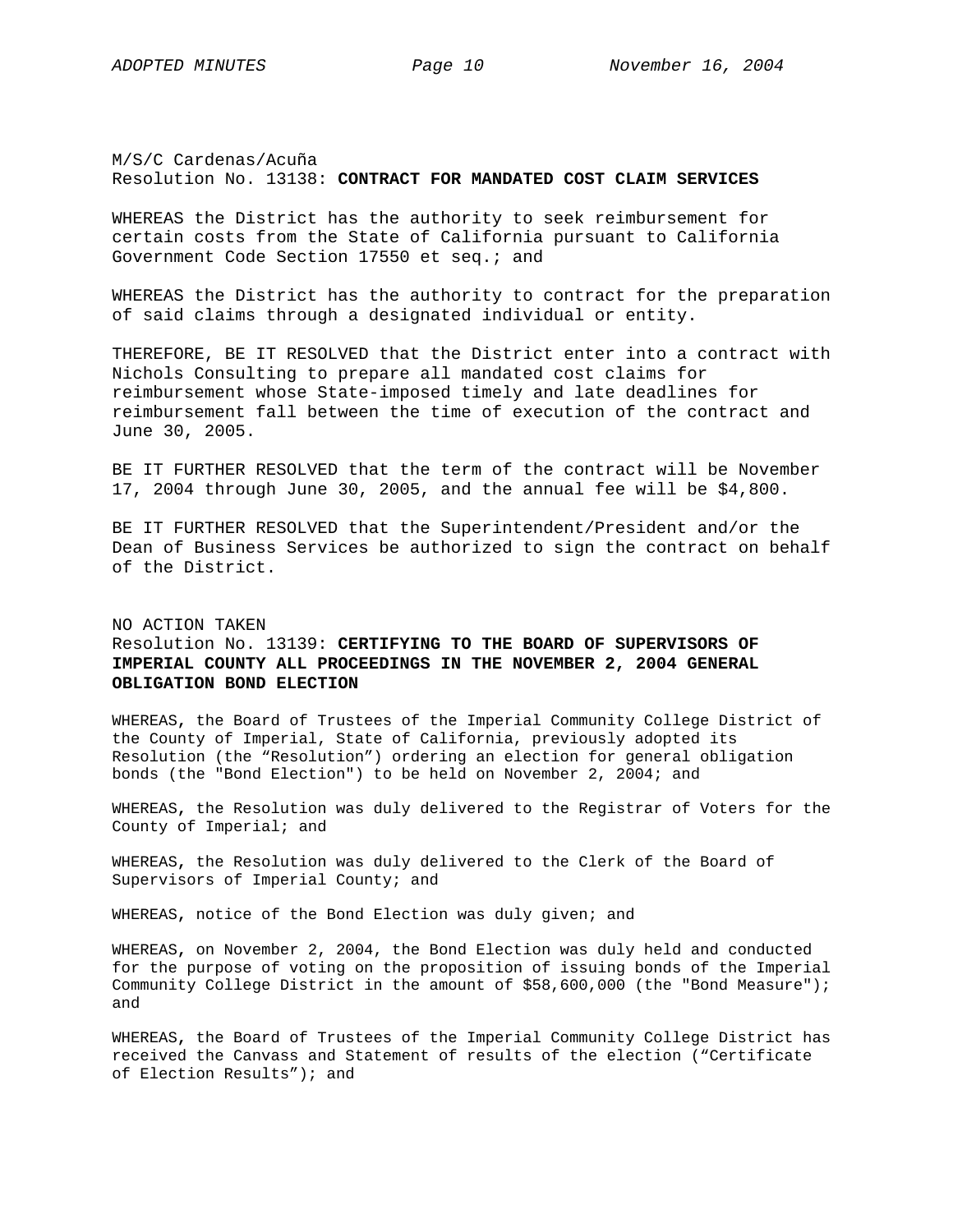WHEREAS**,** it appears from the Certificate of Election Results that more than fifty-five percent of the votes cast on the proposition were in favor of issuing the aforementioned bonds.

NOW, THEREFORE, the Board of Trustees of the Imperial Community College District does hereby find, determine and certify as follows:

Section 1. That entry be made upon the minutes of this meeting that the Bond Measure has been approved by more than fifty-five percent of the votes cast at the Bond Election.

Section 2. That it is hereby certified to the Board of Supervisors of Imperial County that all proceedings of the Imperial Community College District in connection with the November 2, 2004 Bond Election have been accomplished according to law.

Section 3**.** That the Clerk of the Board is hereby requested to deliver a copy of this Resolution to the County Superintendent of Schools with a request that, pursuant to Education Code Section 15274, the County Superintendent deliver a copy of the Resolution and Certificate of Election Results attached hereto as Exhibit A to the Clerk of the Board Supervisors of Imperial County.

# M/S/C Keithly/Medina Resolution No. 13140: **INTENT TO REIMBURSE CAPITAL EXPENSES FROM BOND PROCEEDS**

RESOLVED, by the Board of Trustees of the Imperial Community College District.

WHEREAS, the District proposes to undertake the Project referenced below, to issue debt for such Project and to use a portion of the proceeds of such debt to reimburse expenditures made for the Project prior to the issuance of the debt;

WHEREAS, United States Income Tax Regulations section 1.150-2 provides generally that proceeds of tax-exempt debt are not deemed to be expended when such proceeds are used for reimbursement of expenditures made prior to the date of issuance of such debt unless certain procedures are followed, one of which is a requirement that (with certain exceptions), prior to the payment of any such expenditures, the issuer declares an intention to reimburse such expenditure; and

WHEREAS, it is in the public interest and for the public benefit that the District declares its official intent to reimburse the expenditures referenced herein.

NOW THEREFORE, it is hereby DECLARED and ORDERED, as follows:

1. The District intends to issue obligations (the "Obligations") for the purpose of paying the costs of construction, acquisition, repair, equipping and upgrading of classrooms and other school facilities (the "Project").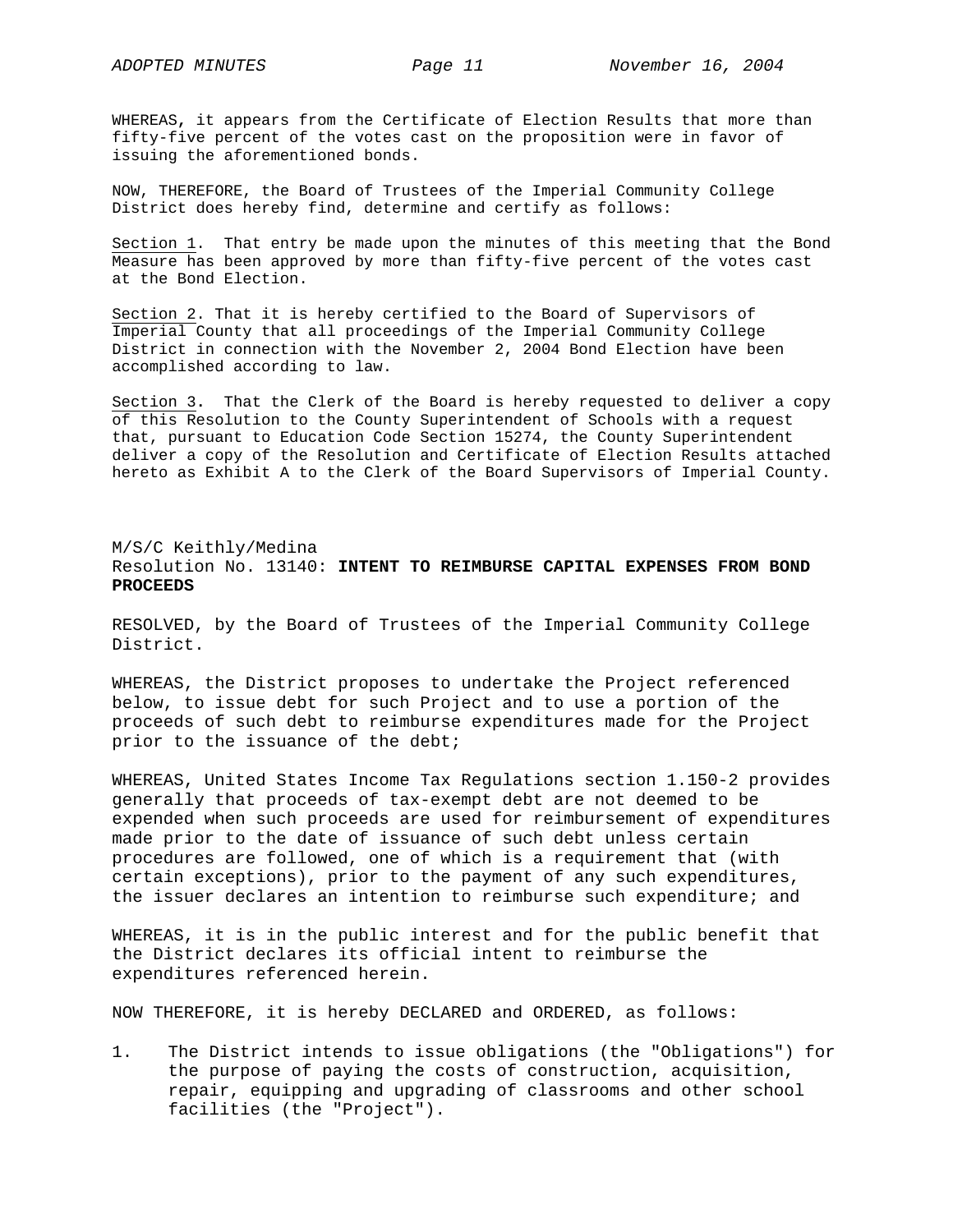- 2. The District hereby declares that it reasonably expects (i) to pay certain costs of the Project prior to the date of issuance of the Obligations and (ii) to use a portion of the proceeds of the Obligations for reimbursement of expenditures for the Project that are paid before the date of issuance of the Obligations.
- 3. The maximum principal amount of the Obligations is \$58,600,000.

| ROLL CALL VOTE: |             | - Mr. Acuña    |
|-----------------|-------------|----------------|
|                 |             | - Mr. Cardenas |
|                 |             | - Mr. Keithly  |
|                 | - Mrs. Long |                |
|                 |             | - Mr. Medina   |
|                 |             | - Ms. Ramirez  |
|                 |             | - Mr. Wong     |

M/S/C Cardenas/Wong Resolution No. 13141: **APPOINTMENT OF CITIZENS BOND OVERSIGHT COMMITTEE FOR MEASURE "L"** 

BE IT RESOLVED that the Board directs that a Citizens Bond Oversight Committee for Measure L be activated, and that the following functions be established for the Citizens' Oversight Committee as required to perform in connection with the general obligation bond issue of the District, the timing of its creation, and the make-up of the Committee:

Constitutional Reporting Requirements. In order to understand the role of the Committee, it is helpful to start with a discussion of Proposition 39, which amended Article XIII of the California Constitution to permit school districts and community college districts to issue general obligation bonds with a 55% vote. Proposition 39 contains two specific reporting requirements applicable to the District's general obligation program, as follows:

- 1. "A requirement that the school district board conduct an annual, independent **performance audit** to ensure that the funds have been expended only on the specific projects listed."
- 2. "A requirement that the school district board conduct an annual, independent **financial audit** of the proceeds from the sale of the bonds until all of those proceeds have been expended for the school facilities projects."

These audit functions are not specifically made the responsibility of the Committee, although it is clear that they must be prepared by an organization which is "independent" of the district. The purpose of the first audit is to review what facilities the bond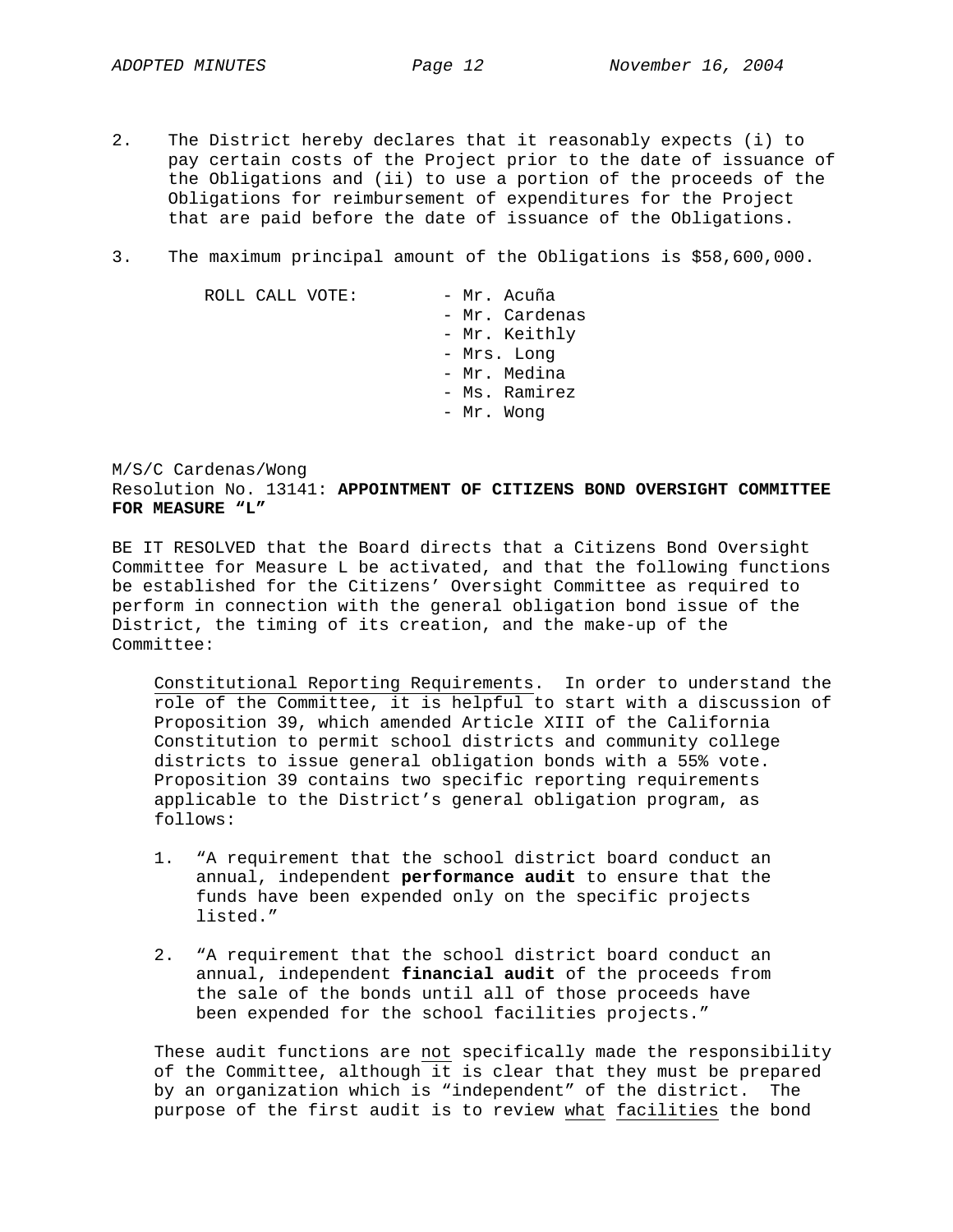proceeds have been spent on, relative to the description of authorized facilities contained in the ballot measure. The purpose of the second audit is a bit murkier, although we believe it is to review how the bond proceeds have been spent, i.e. the manner in which the expenditure program has been undertaken, including a review of the amount and purpose of individual expenditures.

Timing of Creation of Committee. The Citizens Oversight Committee must be created within 60 days of the date that the governing board enters the election results on its minutes (Education Code Section 15278).

Make-up of the Committee. The Committee must consist of at least 7 members, 5 of whom must meet the following criteria: 1 member must be an active member of the business community, 1 member shall be active in a senior citizens' organization, 1 member shall be active in a bona fide taxpayers' organization, 1 member shall be the parent or guardian of a child enrolled in the district, and 1 member shall be both a parent or guardian of a child enrolled in the district and active in a parent-teacher organization. No employee or officer of the District may serve on the Committee, nor may any vendor, contractor or consultant of the District serve on the Committee. (Section 15282 of the Education Code.)

Statutory Duties of the Committee. The implementing legislation (Sections 15278 through 15282 of the Ed. Code) states that the purpose of the Committee is "to inform the public concerning the expenditure of bond revenues." The specific mandatory functions of the Committee are set forth in the Ed. Code as follows:

- 1. Actively review and report on the proper expenditure of taxpayers' money for school construction.
- 2. Advise the public as to whether the District is in compliance with Section 1(b)(3) of Article XIIIA.
- 3. Provide oversight for both of the following:
	- (a) ensuring that bond revenues are expended only for the purposes described in Article XIIIA, Section 1(b)(3), and
	- (b) ensuring that no funds are used for any teacher or administrative salaries or other school operating expenses.
- 4. Issue regular reports on the results of activities, at least once a year.

Discussion. In order to discharge its duties, it is clear that the Committee must review the annual performance audit and the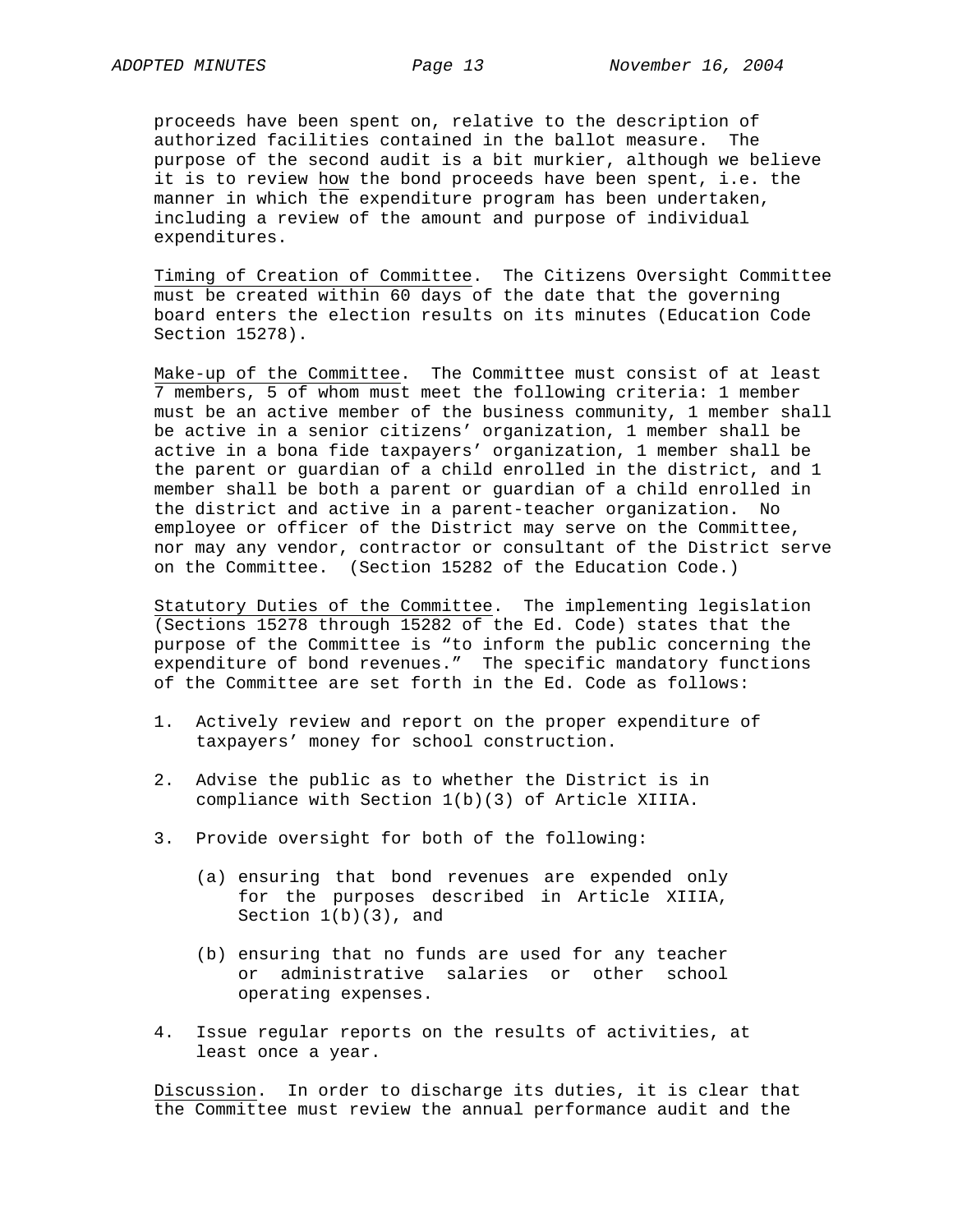annual financial audit which the District is required to provide under Article XIIIA as cited above. This review is specifically required in order for the Committee to perform its duties under category 2 above.

Presumably, the annual performance audit and the annual financial audit will provide sufficient information for the Committee to discharge its remaining functions as well, since the audits should contain all of the information which the Committee needs to discharge its duties under categories 1 and 3 above. We would recommend that the independent party(ies) undertaking the annual performance audit and the annual financial audit be instructed by the District to ensure that sufficient detail is contained in these reports to enable the Committee to perform its functions described above.

BE IT FURTHER RESOLVED that the Board appoints the following individuals to the Citizens Bond Oversight Committee:

> Terence Donovan Norma Galindo James Hanks Cathy Kennerson Tina Lee Barbara Macci-Trethewey Henry Monroy Bill Thornburg Janet Thornburg

M/S/C Cardenas/Acuña Resolution No. 13142: **CITIZENS BOND OVERSIGHT COMMITTEE BYLAWS** 

BE IT RESOLVED that the Board adopts the following Citizens Bond Oversight Committee Bylaws as follows:

**Section 1. Committee Established.** The Imperial Community College District (the "District") was successful at the election conducted on November 2, 2004 (the "Election"), in obtaining authorization from the District's voters to issue up to \$58,600,000. aggregate principal amount of the District's general obligation bonds, pursuant to a 55% vote. The election was conducted under Proposition 39, being chaptered as the Strict Accountability in Local School Construction Bonds Act of 2000, at Section 15264 *et seq.* of the Education Code of the State ("Prop 39"). Pursuant to Section 15278 of the Education Code, the District is now obligated to establish the Oversight Committee to satisfy the accountability requirements of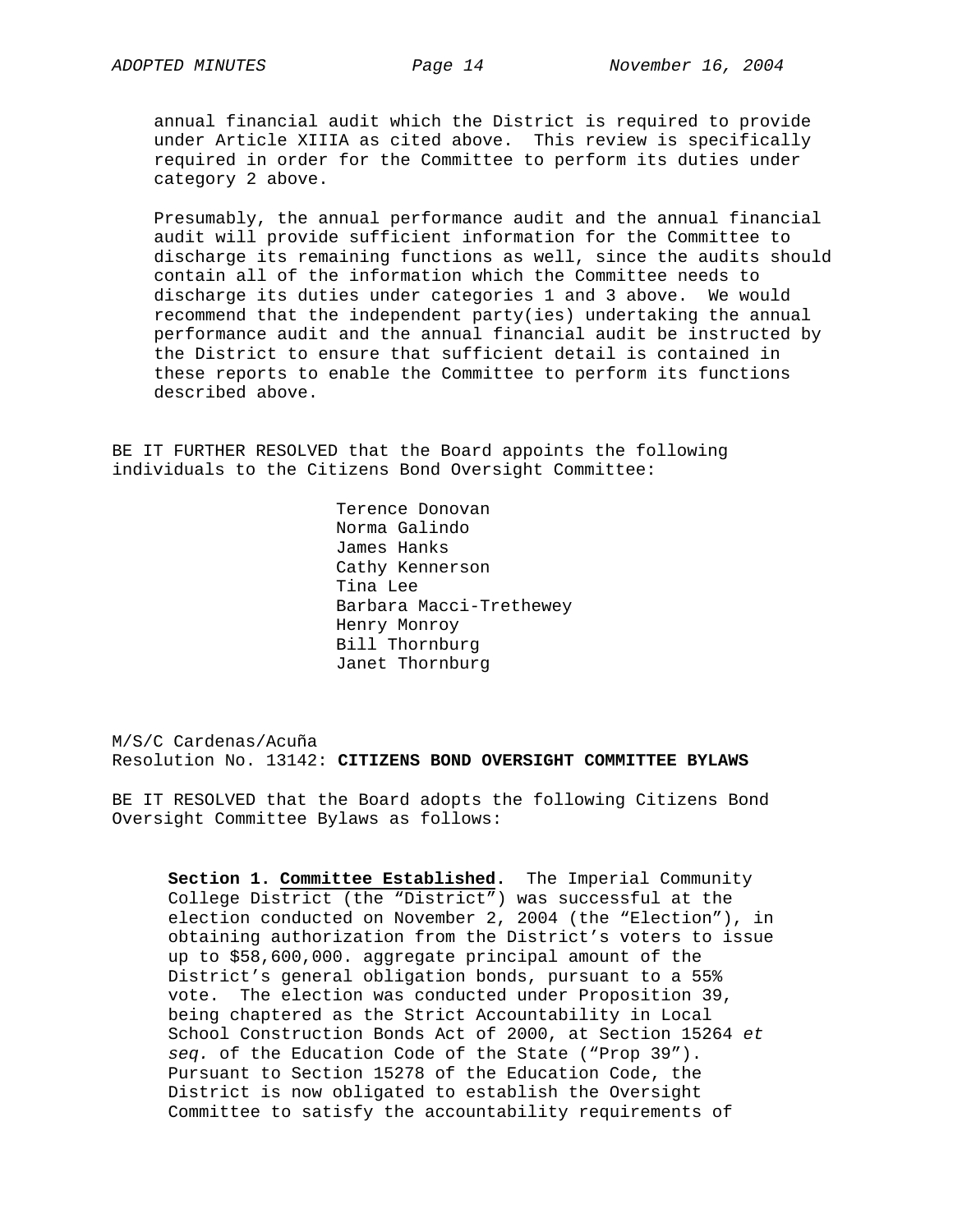Prop 39. The Board of **Trustees** of the Imperial Community College District (the "Board") hereby establishes the Citizens' Bond Oversight Committee (the "Committee") which shall have the duties and rights set forth in these Bylaws. The Committee does not have independent legal capacity from the District.

**Section 2. Purposes.** The purposes of the Committee are set forth in Prop 39, and these Bylaws are specifically made subject to the applicable provisions of Prop 39 as to the duties and rights of the Committee. The Committee shall be deemed to be subject to the *Ralph M. Brown Public Meetings Act* of the State of California and shall conduct its meetings in accordance with the provisions thereof. The District shall provide necessary administrative support at District expense to the Committee as consistent with the Committee's purposes as set forth in Prop 39.

The proceeds of general obligation bonds issued pursuant to the Election are hereinafter referred to as "bond proceeds." The Committee shall confine itself specifically to bond proceeds generated under the ballot measure. Regular and deferred maintenance projects and all monies generated under other sources shall fall outside the scope of the Committee review.

**Section 3. Duties.** To carry out its stated purposes, the Committee shall perform the following duties:

- 3.1 Inform the Public. The Committee shall inform the public concerning the District's expenditures of bond proceeds.
- 3.2 Review Expenditures. The Committee may review quarterly expenditure reports produced by the District to ensure that (a) bond proceeds are expended only for the purposes set forth in the ballot measure; (b) no bond proceeds are used for any teacher or administrative salaries or other operating expenses.
- 3.3 Annual Report. The Committee shall present to the Board, in public session, an annual written report which shall include the following:
- (a) A statement indicating whether the District is in compliance with the requirements of Article XIIIA, Section  $1(b)(3)$  of the California Constitution; and
- (b) A summary of the Committee's proceedings and activities for the preceding year.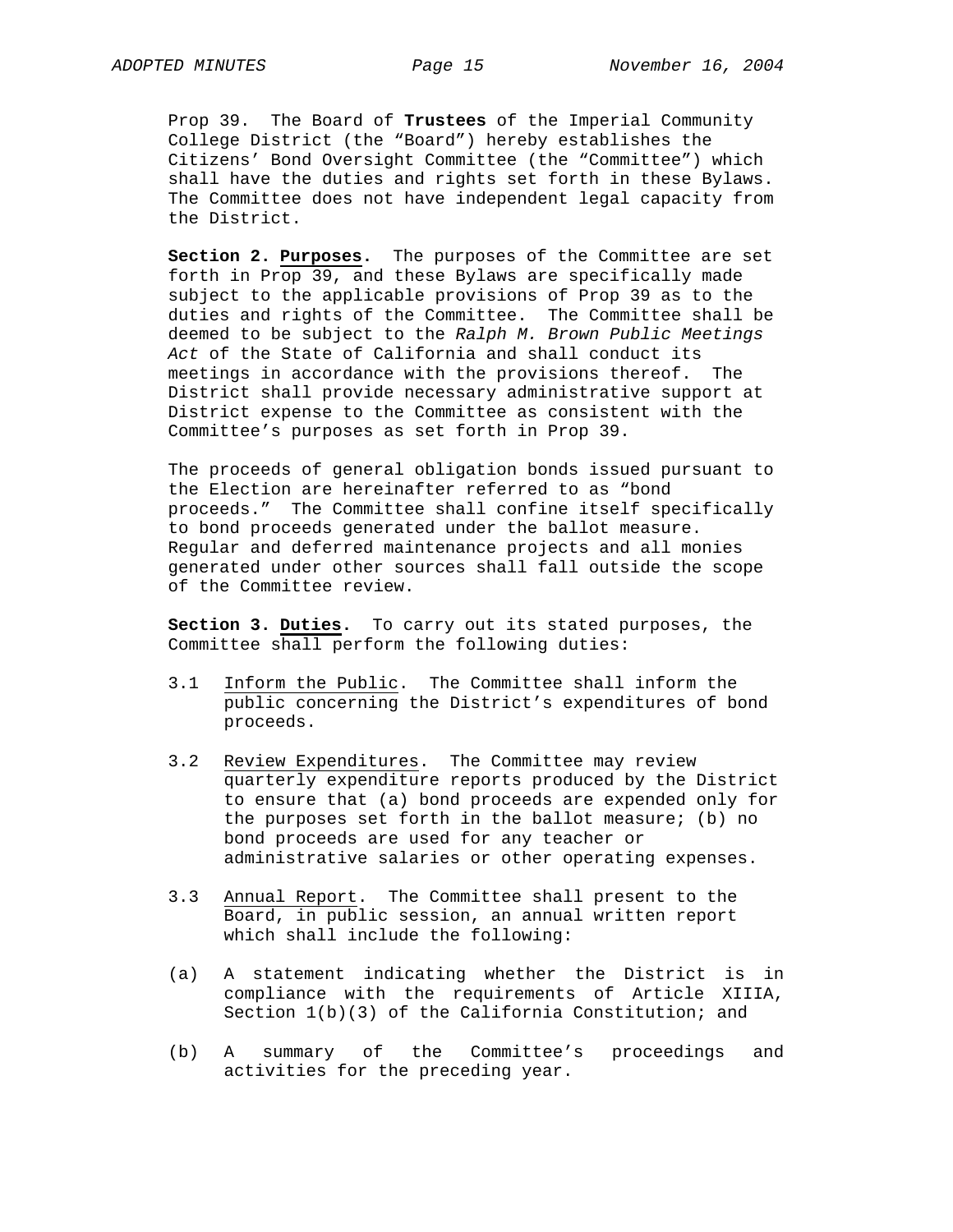- 3.4 Duties of the Board/Superintendent. Either the Board or the Superintendent, as the Board shall determine, shall have the following powers reserved to it, and the Committee shall have no jurisdiction over the following types of activities:
- (i) Approval of construction contracts,
- (ii) Approval of construction change orders,
- (iii) Appropriation of construction funds,
- (iv) Handling of all legal matters,
- (v) Approval of construction plans and schedules,
- (vi) Approval of Deferred Maintenance Plan, and
- (vii) Approval of the sale of bonds.
- 3.5 Voter-Approved Projects Only. In recognition of the fact that the Committee is charged with overseeing the expenditure of bond proceeds, the District has not charged the Committee with responsibility for:
- (a) Projects financed through the State of California, developer fees, redevelopment tax increment, certificates of participation, lease/revenue bonds, the general fund or the sale of surplus property without bond proceeds shall be outside the authority of the Committee.
- (b) The establishment of priorities and order of construction for the bond projects shall be made by the Board in its sole discretion.
- (c) The selection of architects, engineers, soil engineers, construction managers, project managers, CEQA consultants and such other professional service firms as are required to complete the project based on District criteria established by the Board in its sole discretion.
- (d) The approval of the design for each project including exterior materials, paint color, interior finishes, site plan and construction methods (modular vs. permanent) by the Board in its sole discretion and shall report to the Committee on any cost saving techniques considered or adopted by the Board.
- (e) The selection of independent audit firm(s), performance audit consultants and such other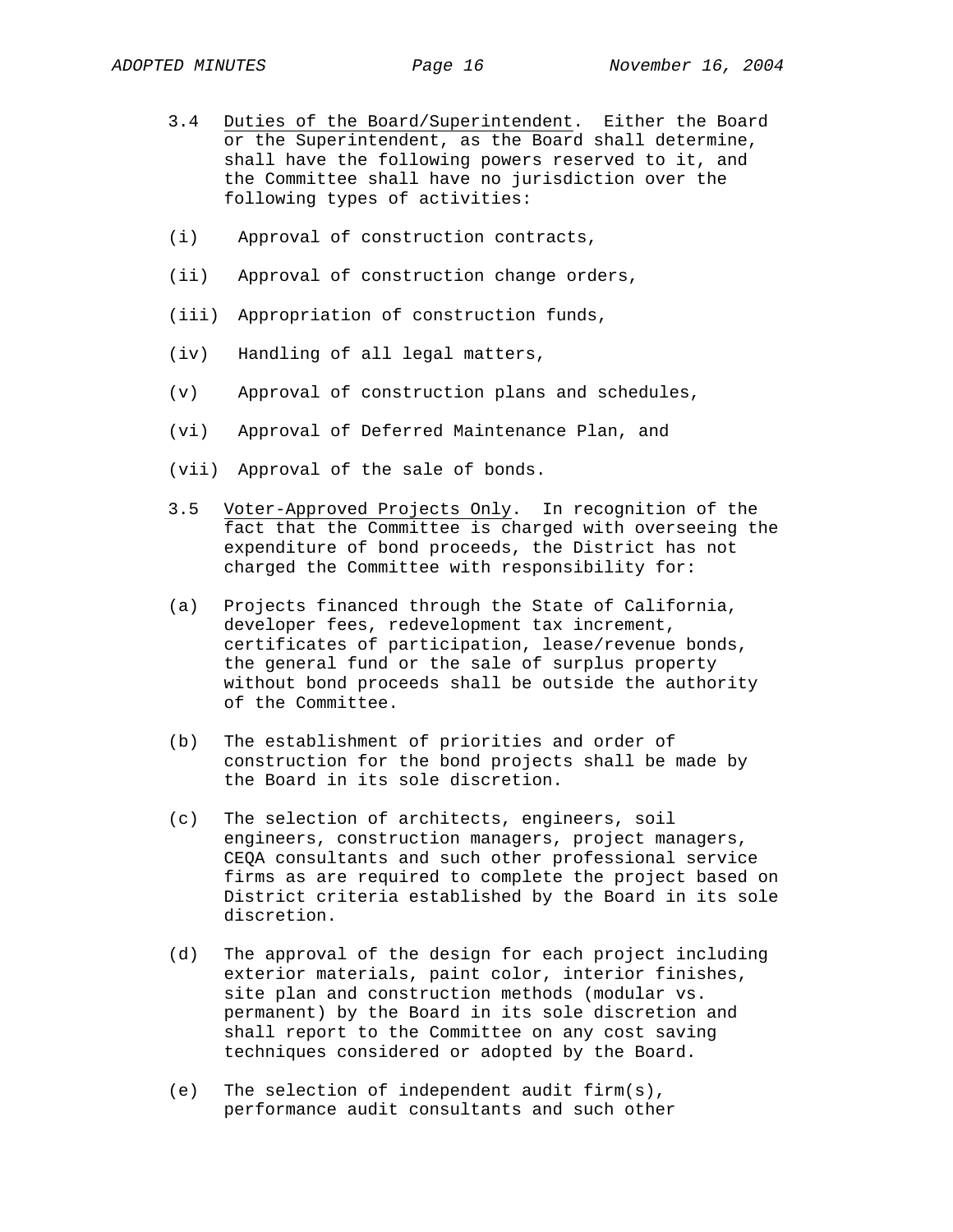consultants as are necessary to support the activities of the Committee.

- (f) The approval of an annual budget for the Committee that is sufficient to carry activities set forth in Prop 39 and included herein.
- (g) The adoption of a plan for publicizing the activities of the Committee and the determination as to whether a mailer, a newspaper notice or website materials would best suit the distribution of the Committee's findings and recommendations.
- (h) The amendment or modification of the Bylaws for the Committee as provided herein, subject to the legal requirements of Prop 39.
- (i) The appointment or reappointment of qualified applicants to serve on the Committee, subject to legal limitations, and based on criteria adopted in the Board's sole discretion as part of carrying out its functions under Prop 39.

## **Section 4. Authorized Activities.**

- 4.1 In order to perform the duties set forth in Section 3.0, the Committee may engage in the following authorized activities:
- (a) Receive and review copies of the District's annual independent performance audit and annual independent financial audit, required by Article XIIA of the California Constitution.
- (b) Inspect school facilities and grounds for which bond proceeds have been or will be expended, in accordance with any access procedure established by the District's Superintendent.
- (c) Review copies of deferred maintenance proposal or plans developed by the District.
- (d) Review efforts by the District to maximize bond proceeds by implementing various cost-saving measures.

# **Section 5. Membership.**

5.1 Number. The Committee shall consist of a minimum of seven (7) members appointed by the Board of **Trustees** from a list of candidates submitting written applications, and based on criteria established by Prop 39, to wit: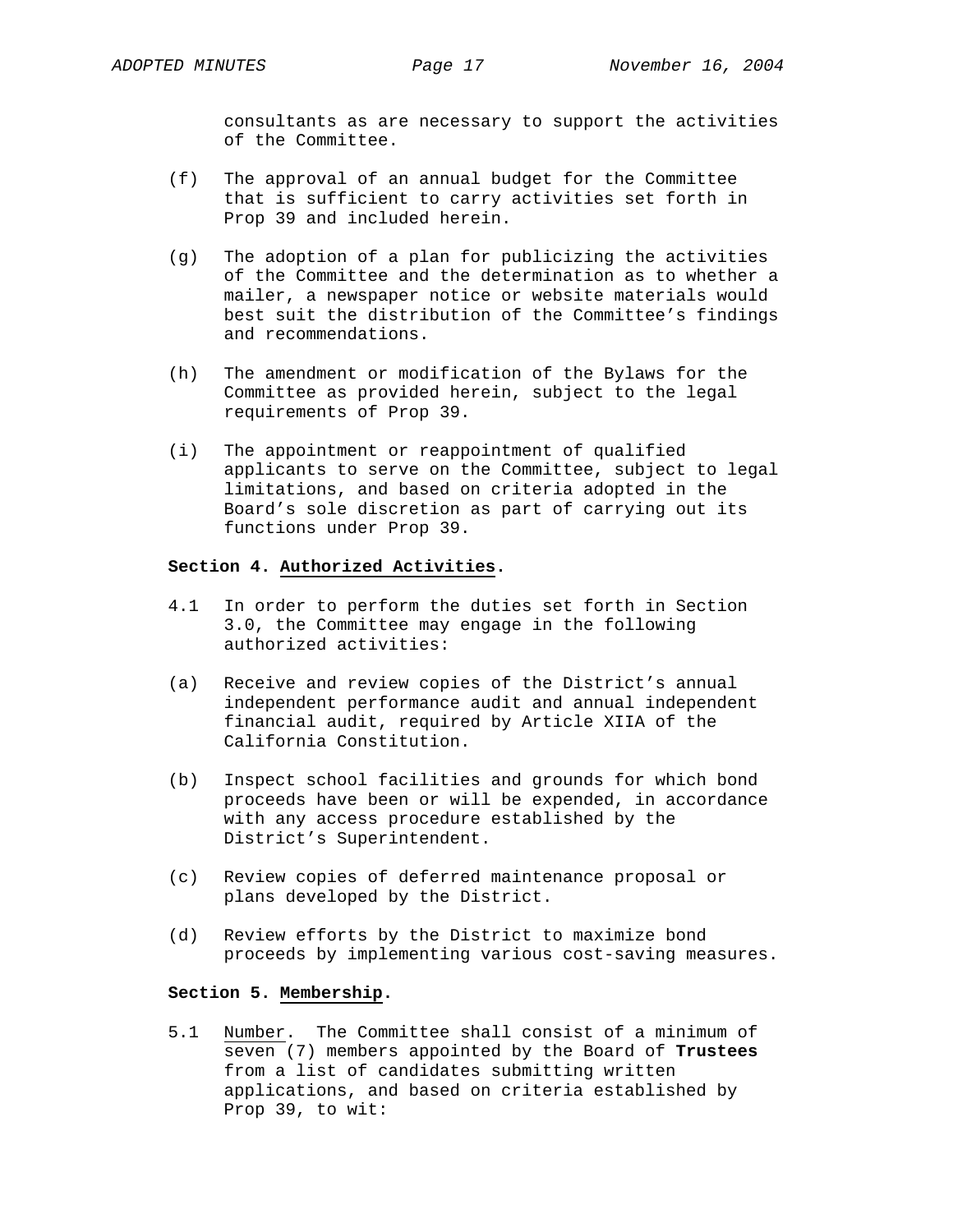- One (1) member active in a business organization representing the business community located in the District.
- One (1) member active in a senior citizen's organization.
- One (1) member active in a bona-fide taxpayers association.
- One (1) member shall be a parent or guardian of a child enrolled in the District.
- One (1) member shall be both a parent or guardian of a child enrolled in the district and active in a parentteacher organization or school site council.
- Two (2) members of the community at-large appointed by the Board.
- 5.2 Qualification Standards.
- (a) To be a qualified person, he or she must be at least 18 years of age and reside within the District's geographic boundary, in accordance with Government Code Section 1020.
- (b) The Committee may not include any employee, official of the District or any vendor, contractor or consultant of the District.
- 5.3 Ethics: Conflicts of Interest. By accepting appointment to the Committee, each member agrees to comply with Articles 4 (commencing with Section 1090) and 4.7 (commencing with Section 1125) of Division 4 of Title 1 of the Government Code and the Political Reform Act (Gov. Code §§ 81000 *et seq.*), and to complete the Form 700 as required by all "designated employees" of the District. Additionally, each member shall comply with the Committee Ethics Policy attached as "Attachment A" to these Bylaws.
- 5.4 Term. Except as otherwise provided herein, each member shall serve a term of two (2) years, beginning November 16, 2004. No member may serve more than two (2) consecutive terms. At the Committee's first meeting, members will draw lots to select a minimum of two (2) members to serve for an initial one (1) year term and the remaining members for an initial two (2) year term.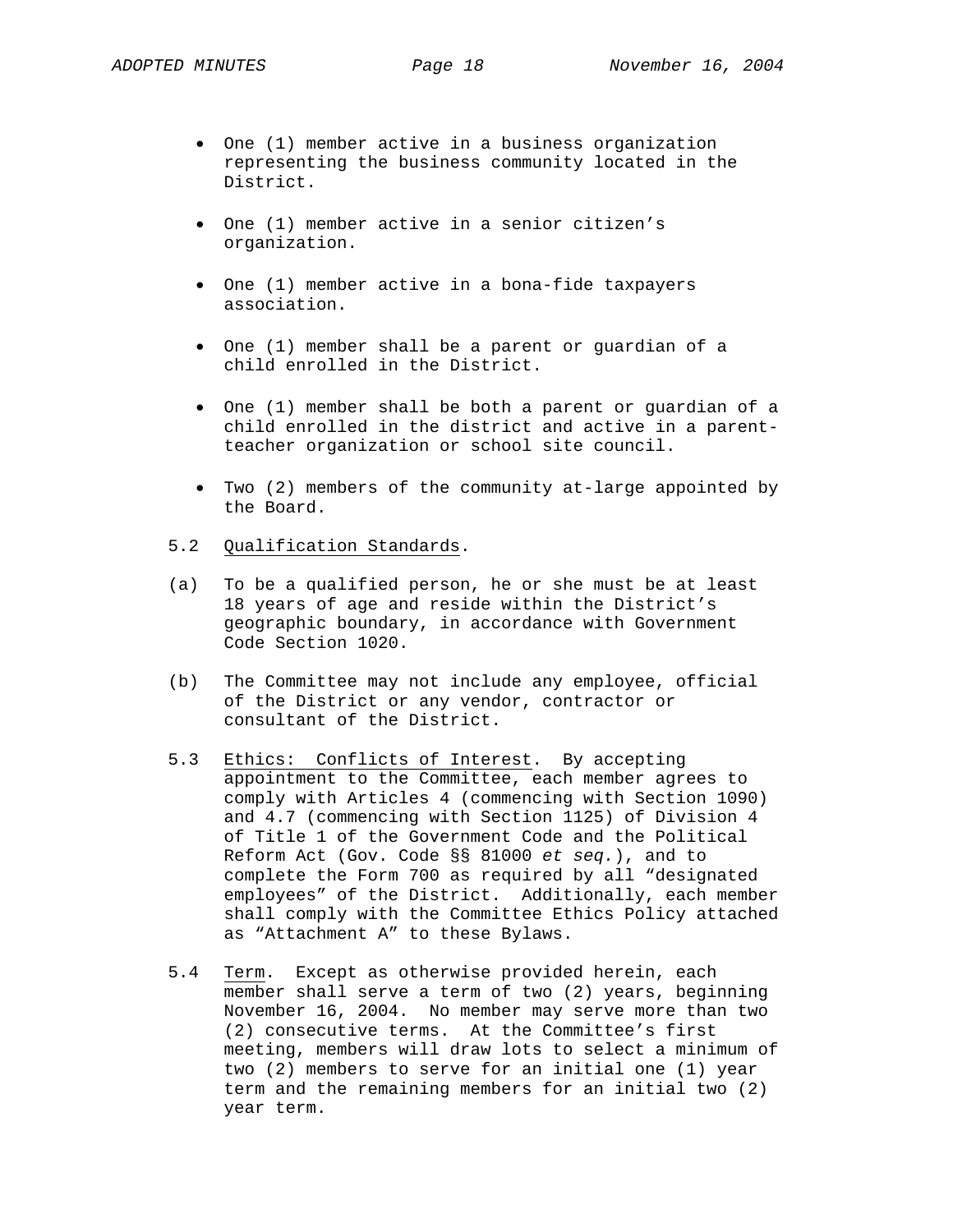- 5.5 Appointment. Members of the Committee shall be appointed by the Board through the following process: (a) appropriate local groups will be solicited for applications; (b) the Superintendent or designee will review the applications; (c) the Superintendent or designee will make recommendations to the Board.
- 5.6 Removal; Vacancy. The Board may remove any Committee member for any reason, including failure to attend two (2) consecutive Committee meetings without reasonable excuse or for failure to comply with the Committee Ethics Policy. Upon a member's removal, his or her seat shall be declared vacant. The Board, in accordance with the established appointment process shall fill any vacancies on the Committee.
- 5.7 Compensation. The Committee members shall not be compensated for their services.
- 5.8 Authority of Members. (a) Committee members shall not have the authority to direct staff of the District. (b) Individual members of the Committee retain the right to address the Board as an individual.

## **Section 6. Meetings of the Committee.**

- 6.1 Regular Meetings. The Committee is required to meet at least once a year including an annual organizational meeting to be held in November.
- 6.2 Location. All meetings shall be held within the District.
- 6.3 Procedures. All meetings shall be open to the public in accordance with the *Ralph M. Brown Act*, Government Code Section 54950 *et seq.* Meetings shall be conducted according to such additional procedural rules as the Committee may adopt. A majority of the number of Committee members shall constitute a quorum for the transaction of any business except adjournment.

## **Section 7. District Support.**

- 7.1 The District shall provide to the Committee necessary technical and administrative assistance as follows:
- (a) preparation of and posting of public notices as required by the *Ralph M. Brown Act*, ensuring that all notices to the public are provided in the same manner as notices regarding meetings of the District Board;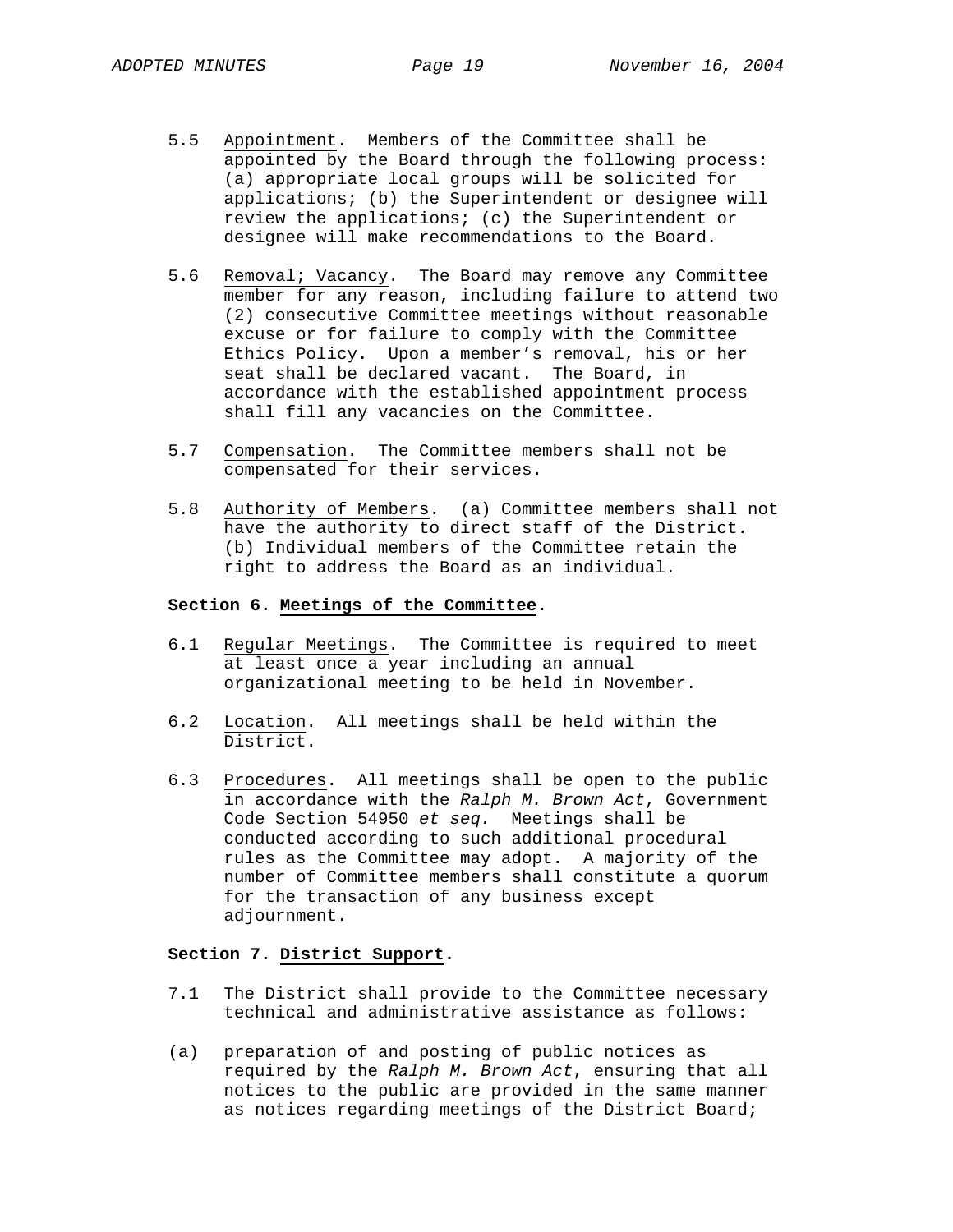- (b) provision of a meeting room, including any necessary audio/visual equipment;
- (c) preparation and copies of any documentary meeting materials, such as agendas and reports; and
- (d) retention of all Committee records, and providing public access to such records on an Internet website maintained by the District.
- 7.2 District staff and/or District consultants shall attend all Committee proceedings in order to report on the status of projects and the expenditures of bond proceeds.
- 7.3 No bond proceeds shall be used to provide District support to the Committee.

**Section 8. Reports.** In addition to the Annual Report required in Section 3.2, the Committee may report to the Board at least semi-annually in order to advise the Board on the activities of the Committee. Such report shall be in writing and shall summarize the proceedings and activities conducted by the Committee.

**Section 9. Officers.** The Superintendent shall appoint the initial Chair. Thereafter, the Committee shall elect a Chair and a Vice-Chair who shall act as Chair only when the Chair is absent, which positions shall continue for two (2) year terms. No person shall serve as Chair for more than two (2) consecutive terms.

**Section 10. Amendment of Bylaws.** Any amendment to these Bylaws shall be approved by a two-thirds vote of the entire Board.

**Section 11. Termination.** The Committee shall automatically terminate and disband at the earlier of the date when (a) all bond proceeds are spent, or (b) all projects funded by bond proceeds are completed.

# **CITIZENS' BOND OVERSIGHT COMMITTEE ETHICS POLICY STATEMENT**

This following Ethics Policy Statement provides general guidelines for Committee members to perform their roles. Not all ethical issues that Committee members face are covered in this Statement. However, this Statement captures some of the critical areas that help define ethical and professional conduct for Committee members. The provisions of this Statement were developed from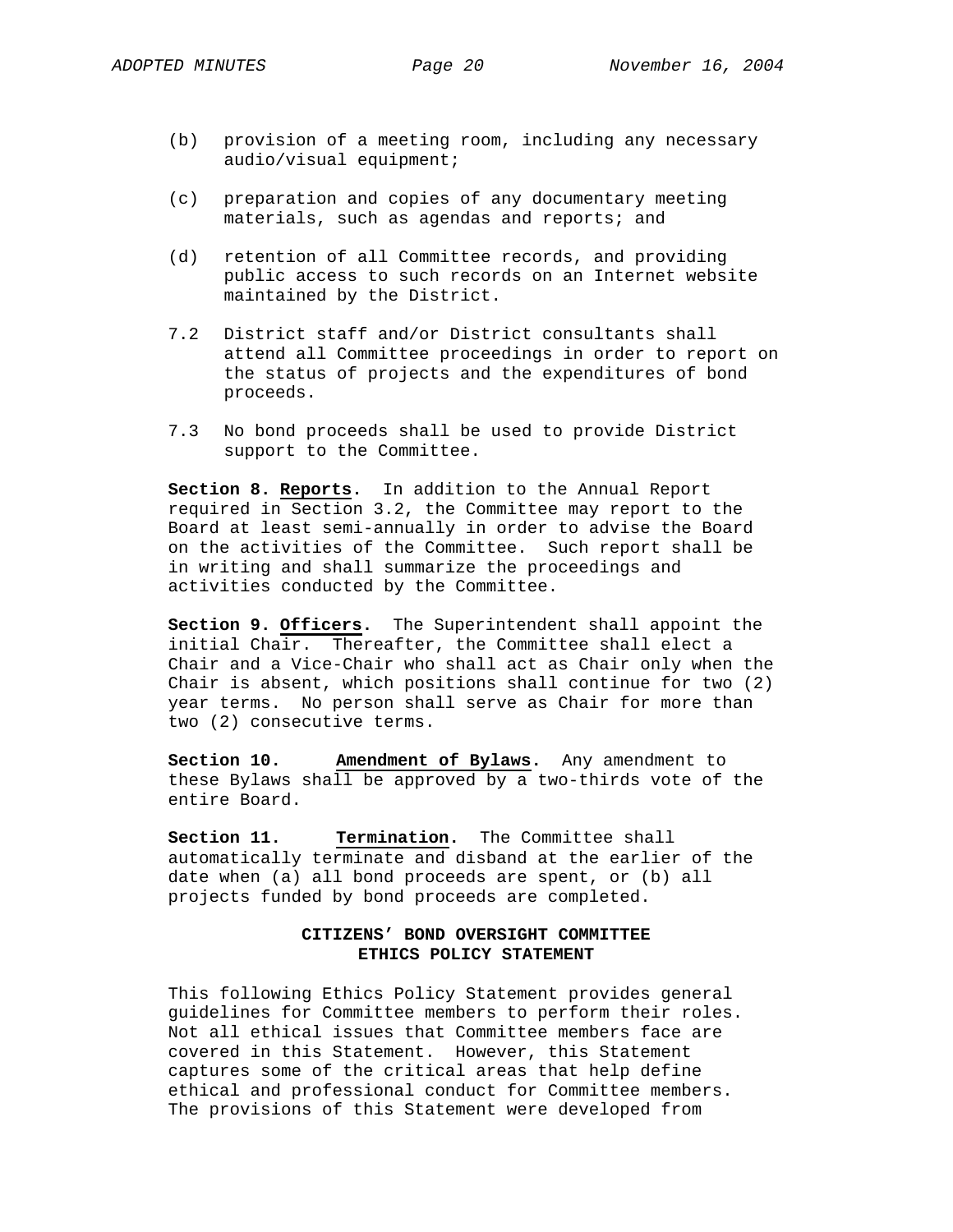existing laws, rules, policies and procedures as well as from concepts that define generally accepted good business practices. Committee members are expected to strictly adhere to the provisions of this Ethics Policy.

#### **POLICY**

- CONFLICT OF INTEREST. A Committee member shall not make or influence a District decision related to: (1) any contract funded by bond proceeds or (2) any construction project which will benefit the committee member's outside employment, business, or a personal finance or benefit an immediate family member, such as a spouse, child or parent.
- OUTSIDE EMPLOYMENT. A Committee member shall not use his or her authority over a particular matter to negotiate future employment with any person or organization that relates to: (1) any contract funded by bond proceeds, or (2) any construction project. A Committee member shall not make or influence a District decision related to any construction project involving the interest of a person with whom the member has an agreement concerning current or future employment, or remuneration of any kind. For a period of two (2) years after leaving the Committee, a former Committee member may not represent any person or organization for compensation in connection with any matter pending before the District that, as a Committee member, he or she participated in personally and substantially. Specifically, for a period of two (2) years after leaving the Committee, a former Committee member and the companies and businesses for which the member works shall be prohibited from contracting with the District with respect to: (1) bidding on projects funded by the bond proceeds; and (2) any construction project.
- COMMITMENT TO UPHOLD LAW. A Committee member shall uphold the federal and California Constitutions, the laws and regulations of the United States and the State of California (particularly the Education Code) and all other applicable government entities, and the policies, procedures, rules and regulations of the Imperial Community College District;
- COMMITMENT TO DISTRICT. A Committee member shall place the interest of the District above any personal or business interest of the member.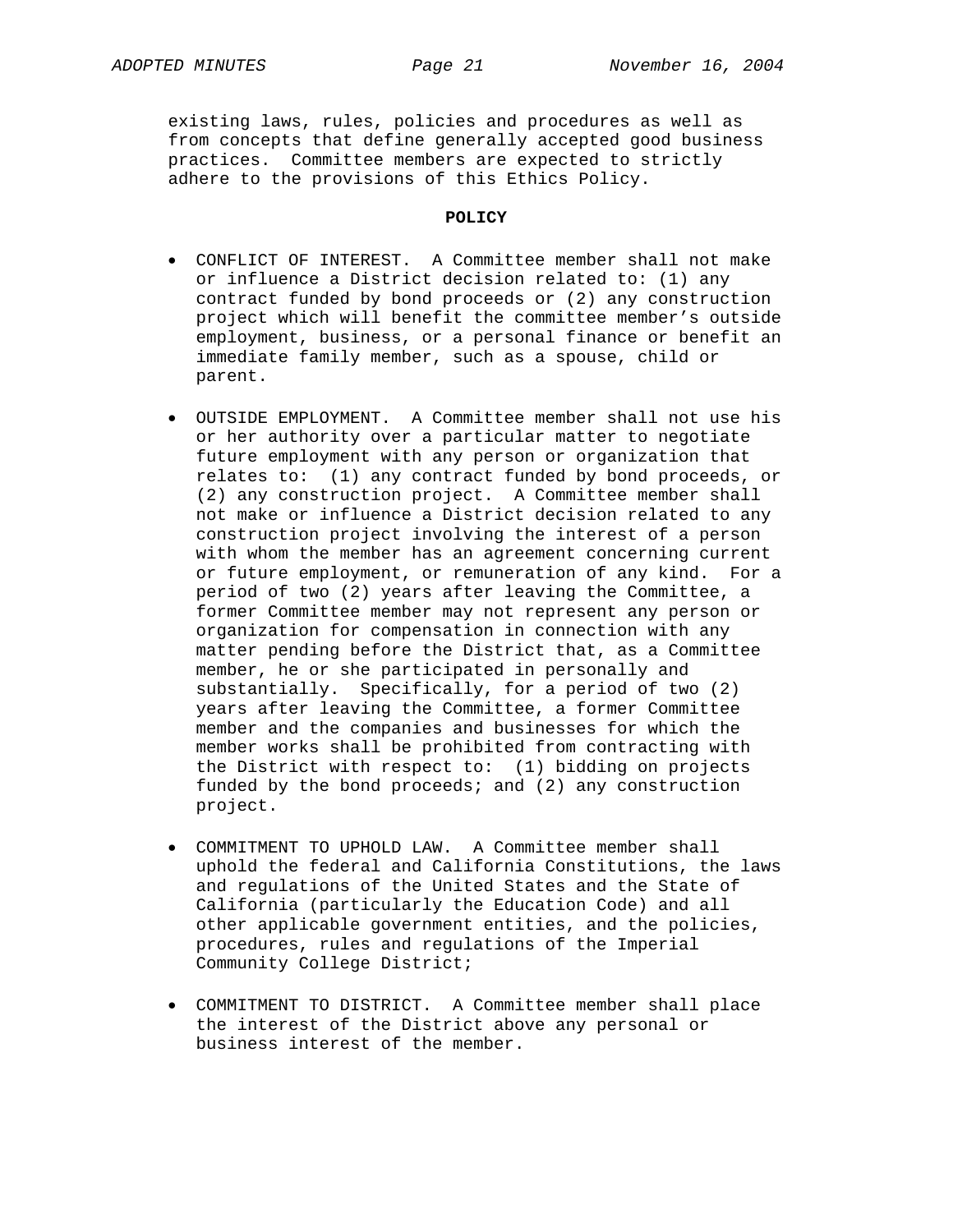M/S/C Cardenas/Acuña Resolution No. 13143: **BOND PROJECT STAFF** 

BE IT RESOLVED that the Board approves the hiring of Bond Project Staff for the purpose of renovation and modernization of the campus as designated in the Ten Year Facilities Plan

BE IT FURTHER RESOLVED that initially, six full-time maintenance workers will be hired who are Semiskilled Maintenance I and Maintenance II Workers.

M/S/C Keithly/Cardenas Resolution No. 13144: **GRADUATION REQUIREMENTS**

WHEREAS, the IVC Academic Senate has conducted a campus-wide discussion relating to requiring ENGL 101, Reading and Composition, and MATH 090, Intermediate Algebra, for all associate degrees granted by the institution; and

WHEREAS, this graduation requirement would affect all matriculating students entering Imperial Valley College under the 2005-2006 General Catalog and later;

NOW, BE IT RESOLVED that the Board approves the recommendation of the IVC Academic Senate (10/20/04), the Associated Student Government (10/18/04) and the College Council (10/25/04), and endorsed by the Superintendent/President to require all students completing an associate degrees to complete ENGL 101, Reading and Composition, effective the fall semester 2005 and thereafter.

BE IT FURTHER RESOLVED that the Board approves the recommendation of the IVC Academic Senate (10/20/04), the Associated Student Government (10/18/04) and the College Council (10/25/04), and endorsed by the Superintendent/President to require all students completing an associate degrees to complete MATH 090, Intermediate Algebra, effective the fall semester 2005 and thereafter.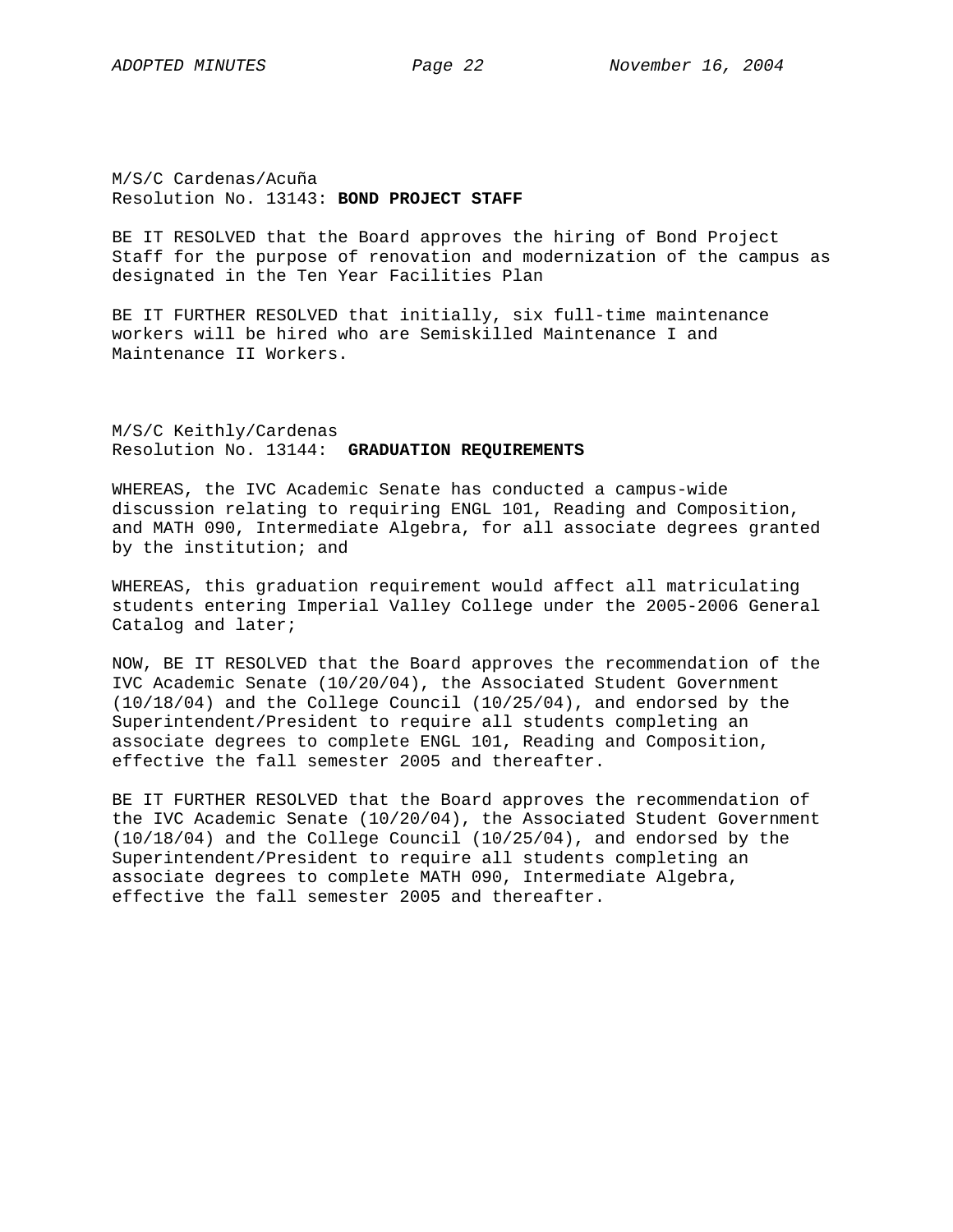# M/S/C Keithly/Cardenas Resolution No. 13145: **CHILD DEVELOPMENT PROGRAM**

BE IT RESOLVED that the Governing Board of the Imperial Community College District authorizes entering into local agreement number FIMS-4128, Project #13-6315-00-4 for fiscal year 2004-05 in the amount of \$1,849.00 with the California State Department of Education, for instructional materials, and that Dr. Paul Pai, Superintendent/ President, and Dr. Kendra Jeffcoat, Vice President for Academic Services, are authorized to sign the transaction for the Governing Board.

M/S/C Keithly/Cardenas Resolution No. 13146: **ACCESO (TITLE V) PROJECT PERSONNEL** 

WHEREAS the District received official notification on October 4, 2004, from the United States Department of Education, that the Title V Grant Project ACCESO (Accessing Community College Education by Strengthening Outreach) was funded in the amount of \$2,602,756.00 over a five-year period; and

WHEREAS Project ACCESO will assist Imperial Valley College in:

Improving Access and Strengthening Student Learning through Curriculum and Faculty Development

Improving Access and Strengthening Student Learning through Student Support Development

Improving Access and Strengthening Student Learning through Institutional Management Development

BE IT NOW RESOLVED that the Board approves the hiring of the following ACCESO (Title V) Project Personnel:

CATEGORICAL CLASSIFIED MANAGER POSITION:

Project Director (50% for  $1^{st}$  and  $5^{th}$  years, and 25% for  $2^{nd}$ through  $4<sup>th</sup>$  years; part of the time of the current Instructional Research Analyst who will be assigned to this project)

CATEGORICAL CLASSIFIED POSITIONS:

 Technology Support Technician Staff Secretary III (Half-Time)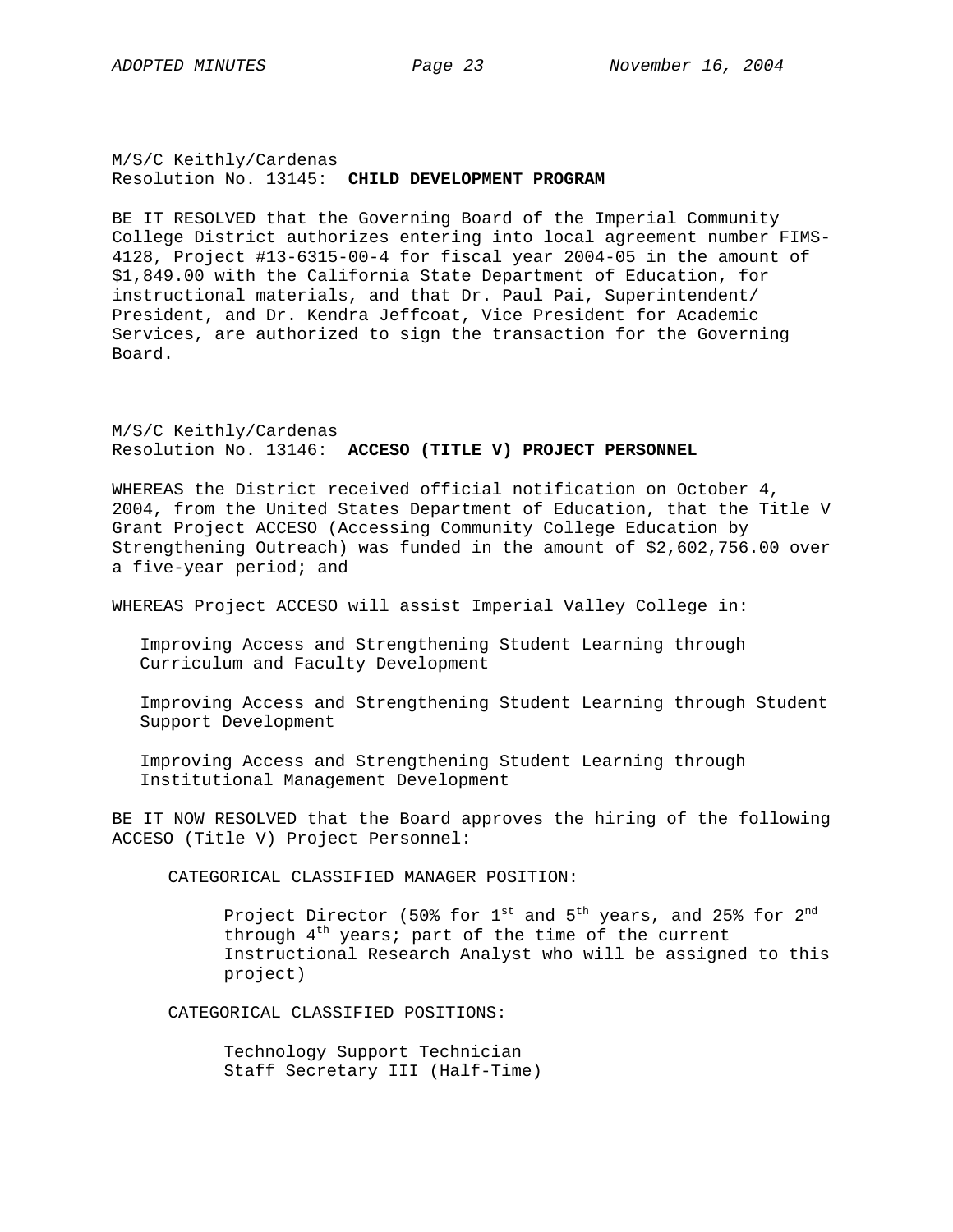CATEGORICAL CERTIFICATED POSITIONS:

 Distance Education Coordinator Learning Support Specialist

TENURE TRACK/DISTRICT FUNDED POSITION AFTER 5TH YEAR:

Instructional Media Designer

BE IT FURTHER RESOLVED that the District will fund the positions of Distance Education Coordinator, Instructional Media Designer, Learning Support Specialist, Technology Support Technician, and Staff Secretary III, as follows:

25% Year Three - 50% Year Four - 75% Year Five

FISCAL IMPACT STATEMENT: Year One and Two \$0; Year Three \$67,516; Year Four \$139,083; Year Five \$214,884

M/S/C Keithly/Cardenas to go into **CLOSED SESSION**

- 1. NEGOTIATIONS UNDER THE EDUCATIONAL EMPLOYMENT RELATIONS ACT Conference with District Negotiators RE: Direction for Negotiations
- 2. CONFERENCE WITH LEGAL COUNSEL EXISTING LITIGATION Subdivision (a) of section §54956.9 Name of case: Amalia Ortiz U.S. District Court 03CV2451IEG{NLS}
- 3. Public Employment/Request for Extended Medical Leave Title: Staff Secretary II, Science/Math and Engineering Division

M/S/C Keithly/Cardenas to go back to **OPEN SESSION**

Board President Long announced that in Item #1 direction was given to District negotiators; in Item #2 direction was given to legal counsel; in Item #3 the request was considered.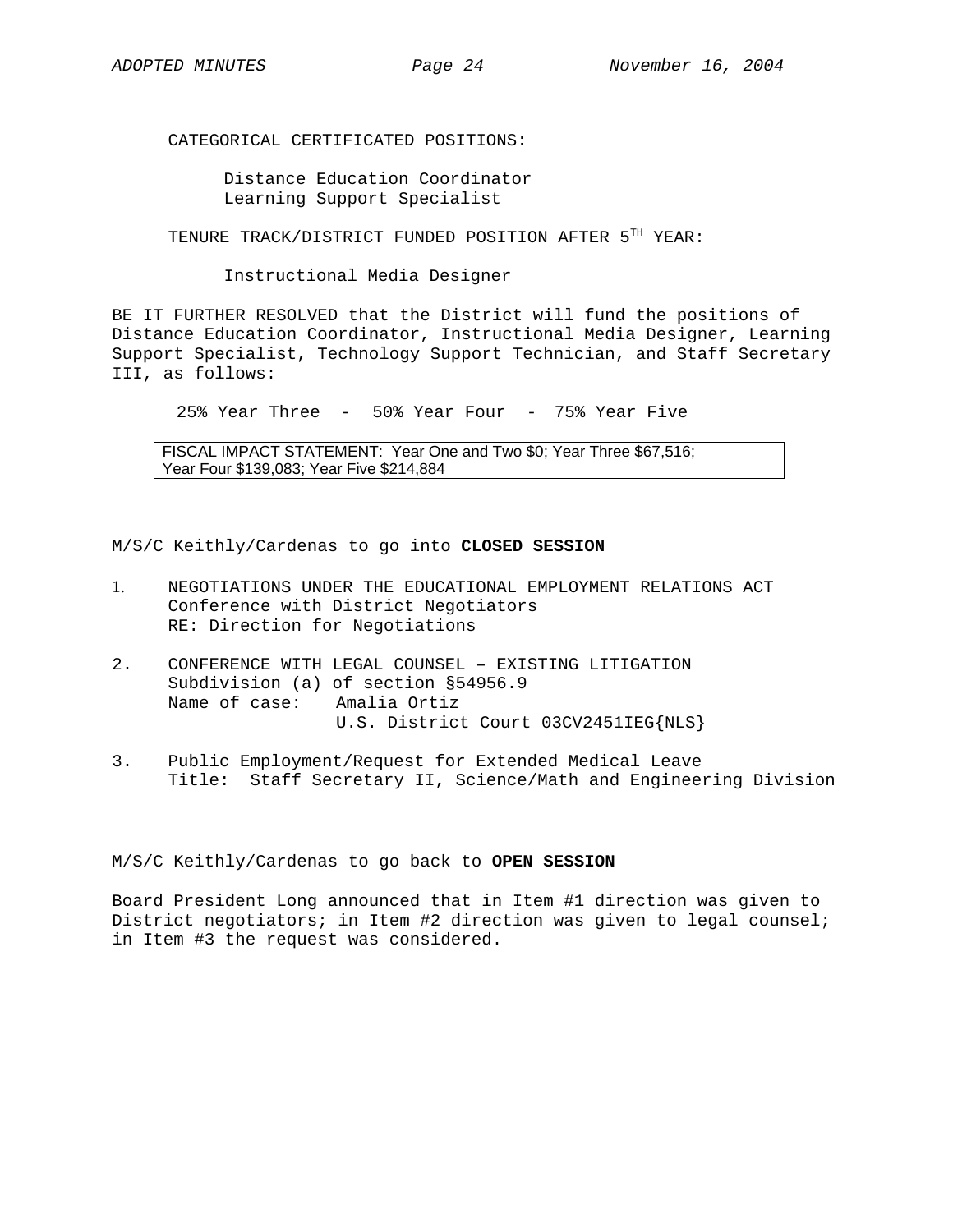M/S/C Ramirez/Wong NO VOTE: Acuña Resolution No. 13147: **CLASSIFIED EXTENDED MEDICAL LEAVE**

WHEREAS Carolina Cortes-Ramirez, Staff Secretary II for the Science/Math/Engineering Division, is requesting continued District paid medical and prescription benefits for herself, excluding benefits for her husband through the extended leave period.

NOW BE IT RESOLVED that the Board disapproves the request of Carolina Cortes-Ramirez, for Extended Medical Leave beginning November 22, 2004 through April 4, 2005.

M/S/C Keithly/Medina Resolution No. 13148: **SABBATICAL LEAVE**

BE IT RESOLVED that the Board grant a Sabbatical Leave to Dr. Dennis Carnes, Associate Professor/Science, for the Spring 2005 Semester.

M/S/C Cardenas/Wong Resolution No. 13149: **DEAN OF INSTRUCTION FOR EXTENDED CAMPUS**

BE IT RESOLVED that the Board approves the recommendation of the Superintendent/President that Mr. Efrain Silva be employed as Dean of Instruction for Extended Campus, a full-time administrative position, effective December 1, 2004.

M/S/C Keithly/Medina Resolution No. 13150: **EMPLOYMENT OF PER-SESSION INSTRUCTORS**

BE IT RESOLVED that the following personnel be employed during the 2004 Fall Semester, as credentialed, at the hourly rate provided for in Resolution No. 12564. Employment is contingent upon verification of records, credentials, finger print clearance and sufficient enrollment, or whether the class is essential to a full-time instructor's load:

| NAMF.           | POSSIBLE ASSIGNMENT        |
|-----------------|----------------------------|
|                 |                            |
| Boas, Tom       | Administration of Justice  |
| Flores, Cynthia | Clinical Assistant/Nursing |
| Mendoza, Sondra | Business                   |
| Ruiz, Emilio    | American Citizenship       |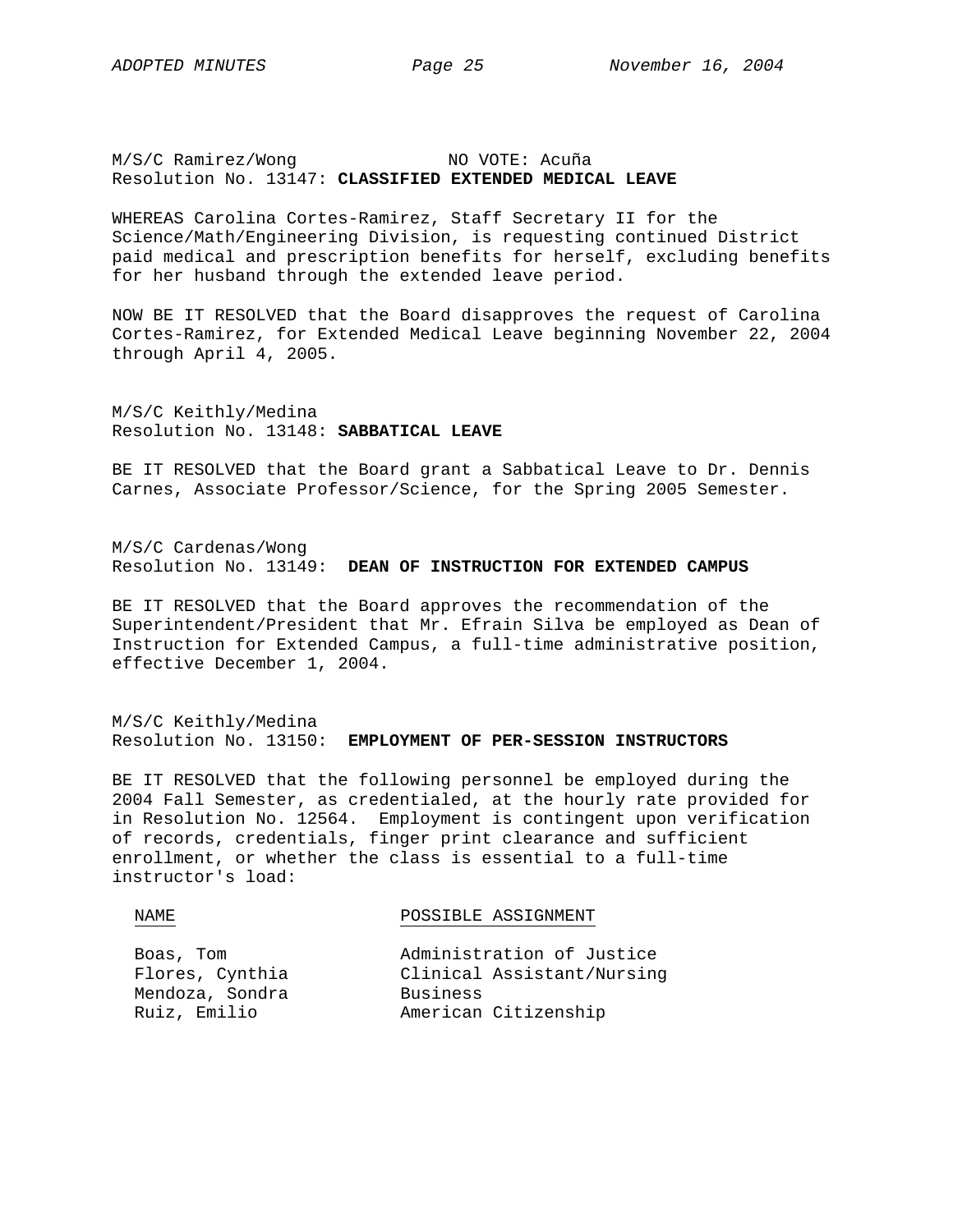M/S/C Keithly/Medina Resolution No. 13151: **ACADEMIC EMPLOYMENT**

BE IT RESOLVED that the following personnel be employed temporarily, on a part-time hourly basis, for the 2004-2005 academic year, in accordance with the hourly rate provided for in Resolution No. 12564. Employment is contingent upon verification of records, credentials, finger print clearance, and continued funding of the grant indicated, and approval of the program officer:

| NAMF | יחים הד<br>∂ ⊏ו<br><b>H.U</b><br>◡K<br>◡<br>---- | POSITION | :NG<br>'N |
|------|--------------------------------------------------|----------|-----------|
|      |                                                  |          |           |

| Romero, Alfonso | Instructional | Federal |
|-----------------|---------------|---------|
|                 | Specialist    |         |

M/S/C Keithly/Medina Resolution No. 13152: **CLASSIFIED SERVICE EMPLOYMENT** 

BE IT RESOLVED that the following individuals be employed in the classified service as indicated:

| NAME                         | POSITION                                    | DEPARTMENT         | FUNDING                                 | RANGE    | EFFECTIVE |
|------------------------------|---------------------------------------------|--------------------|-----------------------------------------|----------|-----------|
| Cross,<br>Lisa               | Student Services<br>Specialist<br>Evaluator | Admissions         | Categorical/<br>State                   | $32-G$   | 11/1/04   |
| Fimbres,<br>Patricia         | Student Services<br>Representatives         | Extended<br>Campus | 50% District/<br>50% Extended<br>Campus | $24 - A$ | 10/18/04  |
| Izarraraz,<br>Marisa         | Financial Aid<br>Technician                 | Financial<br>Aid   | State                                   | $27 - A$ | 10/18/04  |
| Lucas,<br>Lency              | Staff Secretary<br>I.                       | Preschool          | State                                   | $23-E$   | 10/18/04  |
| Mentroe,<br>Angela           | Science Lab<br>Technician                   | Science            | District                                | $29 - A$ | 10/18/04  |
| Pinuelas,<br>Maria           | Preschool/Infant<br>Toddler Teacher         | Preschool          | Categorical/<br>State                   | $26 - C$ | 11/1/04   |
| Salcedo,<br>Jesus<br>Antonio | Student Services<br>Technician              | Admissions         | District                                | $26-E$   | 11/1/04   |